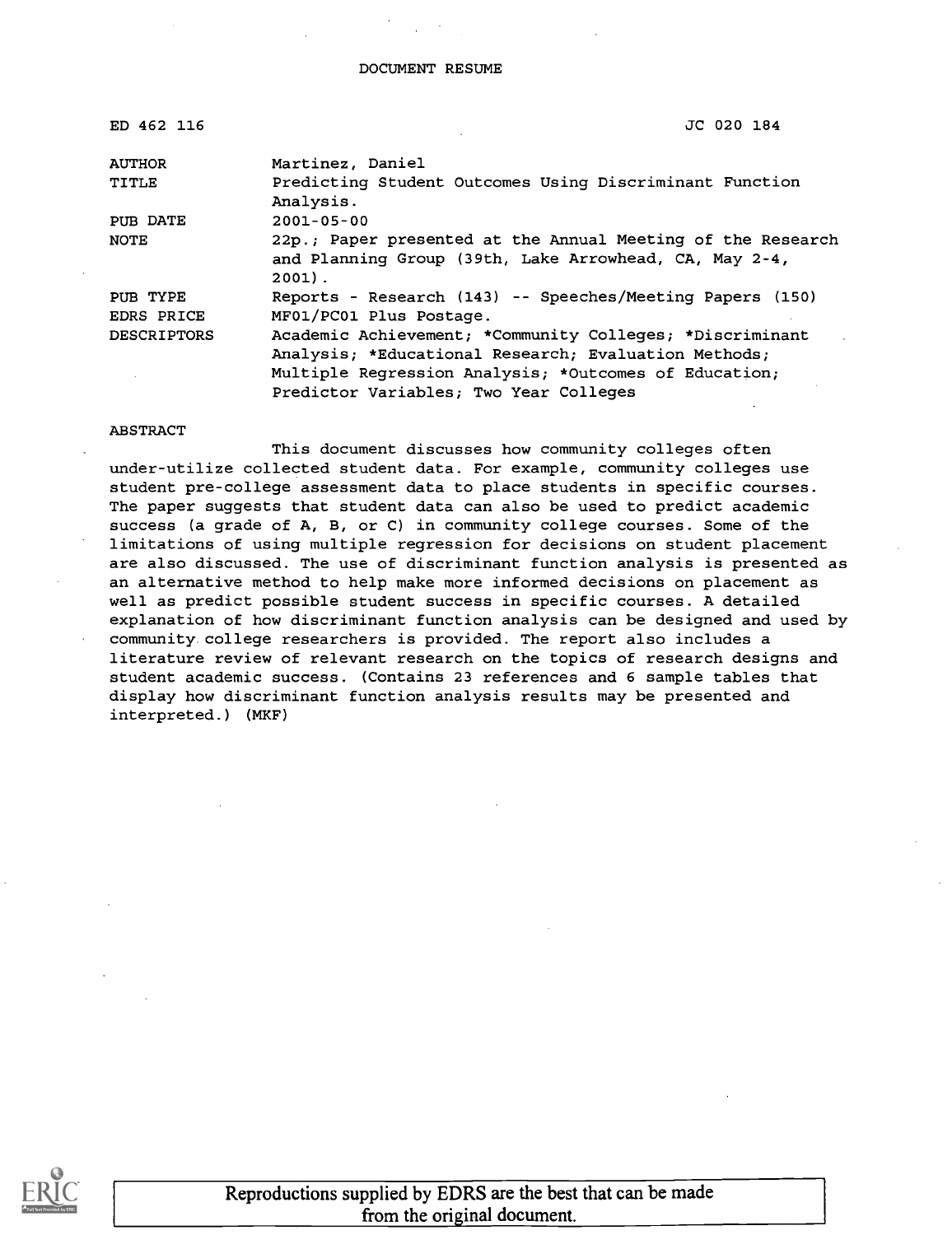Predicting student outcomes using discriminant function analysis

Daniel Martinez, Ph.D. Riverside Community College District

U.S. DEPARTMENT OF EDUCATION<br>
COME of Educational Research and Improvement<br>
CENTER (ERIC)<br>
This document has been reproduced as<br>
received from the person or organization<br>
received from the person or organization

originating it. O Minor changes have been made to improve reproduction quality.

Points of view or opinions stated in this<br>document do not necessarily represent official OERI position or policy.  $1$ 

PERMISSION TO REPRODUCE AND<br>DISSEMINATE THIS MATERIAL HAS<br>BEEN GRANTED BY

martinez D

TO THE EDUCATIONAL RESOURCES<br>INFORMATION CENTER (ERIC)

Running head: Predicting Student Outcomes

 $TC020184$ 

 $\sim$   $\sim$   $\sim$ 

ED 462 116

 $\mathcal{A}$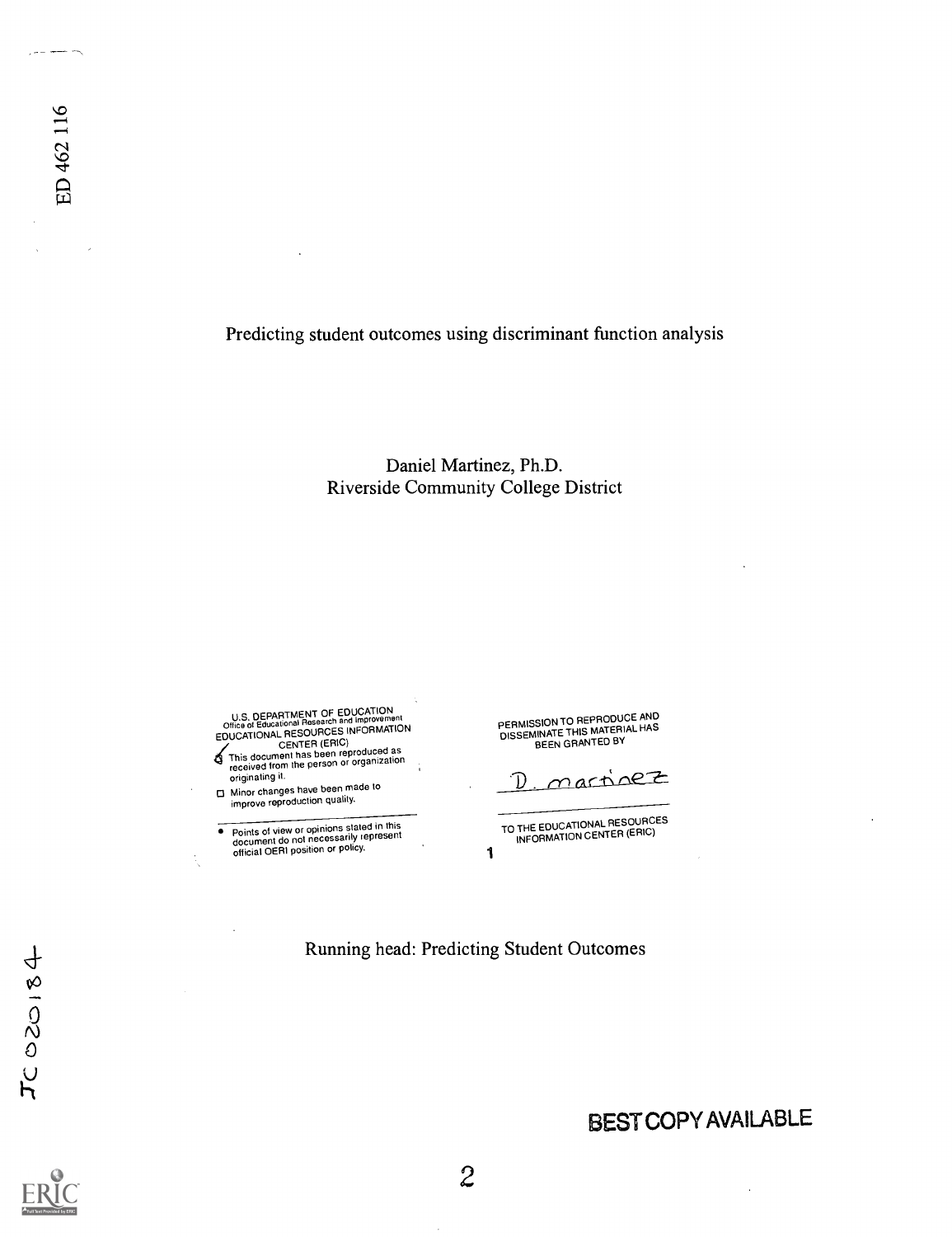#### Abstract

Most California community colleges collect copious amounts of data on entering students, most often through the assessment process. However, many times, the data are underutilized: only a few of the data elements captured are used for assessment purposes and the data are note used outside of placement. I have made several attempts to utilize the data, including an attempt to identify variables that would predict success in specific courses using multiple regression. Though this technique can be used to develop models to predict future behavior, it proved to be unfit for helping place students in courses because it can only be used to develop models based on success in a course, not placement into the course. Discriminant function analysis can provide the necessary classification into courses, though the development of a predictive model can prove intimidating. This research explores the limitations of using multiple regression for placement, the use of discriminant function as an alternative, and one method for using discriminant function to provide a model of future behavior.

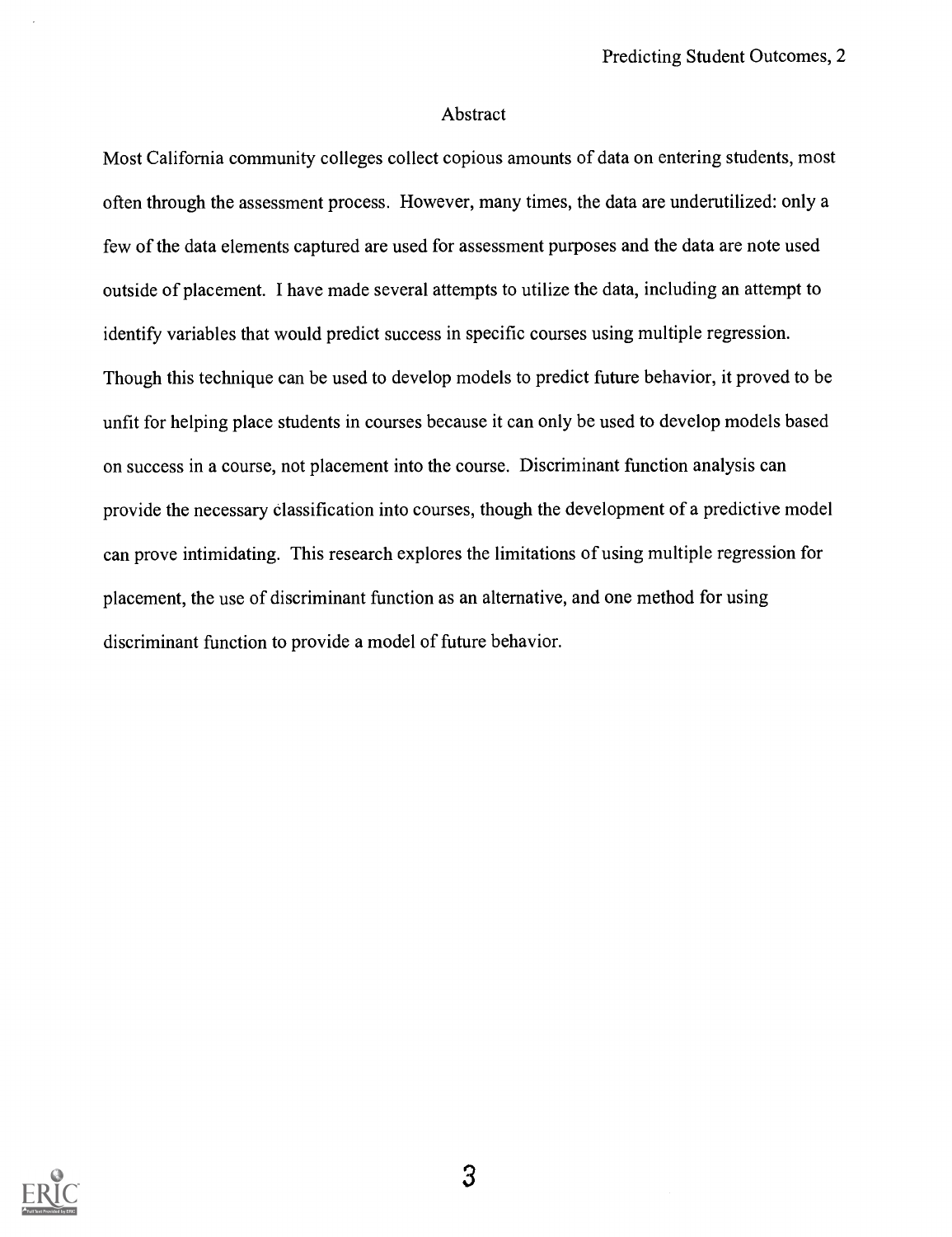Predicting student outcomes using discriminant function analysis

Many research questions in education seek to predict student outcomes based upon a set of independent variables. These variables may include high school information, background information, or scores on a test. Predicting student outcomes is really a process of trying to determine what group an individual student belongs. Should the student be placed into English lA or a developmental English course? Will the student be more likely to dropout or be put on probation due to poor academic performance during their first semester? Reliable answers to these questions, and others like them, could help colleges tailor services and interventions to target populations and thereby utilize their limited resources more efficiently.

The method by which these predictions are made is usually by some statistical technique such as multiple regression. Multiple regression is used in a wide range of applications in social science research (Schroeder, Sjoquist, & Stephan, 1986) and was the initial method of analysis for the research that inspired this paper. However, multiple regression is best used when the outcome, or more generally, the DV, is either dichotomous or interval data (although "with appropriate coding, any comparison can be represented" [Cohen & Cohen, 1983, p. 512]). In the following scenario, I will described my use of multiple regression, the problem I encountered while created a model, and my ultimate decision to use Discriminant Function Analysis, a decision that ultimately proved the most helpful to the problem at hand.

#### Literature review

College admissions processes often depend on the ability to predict student success. However, the use of a test to help determine admission has traditionally been problematic and continues to be so. Recently, the chancellor of the University of California called for the end of using testing for admissions to college (Selingo & Brainard, 2001). This was not a new call: a

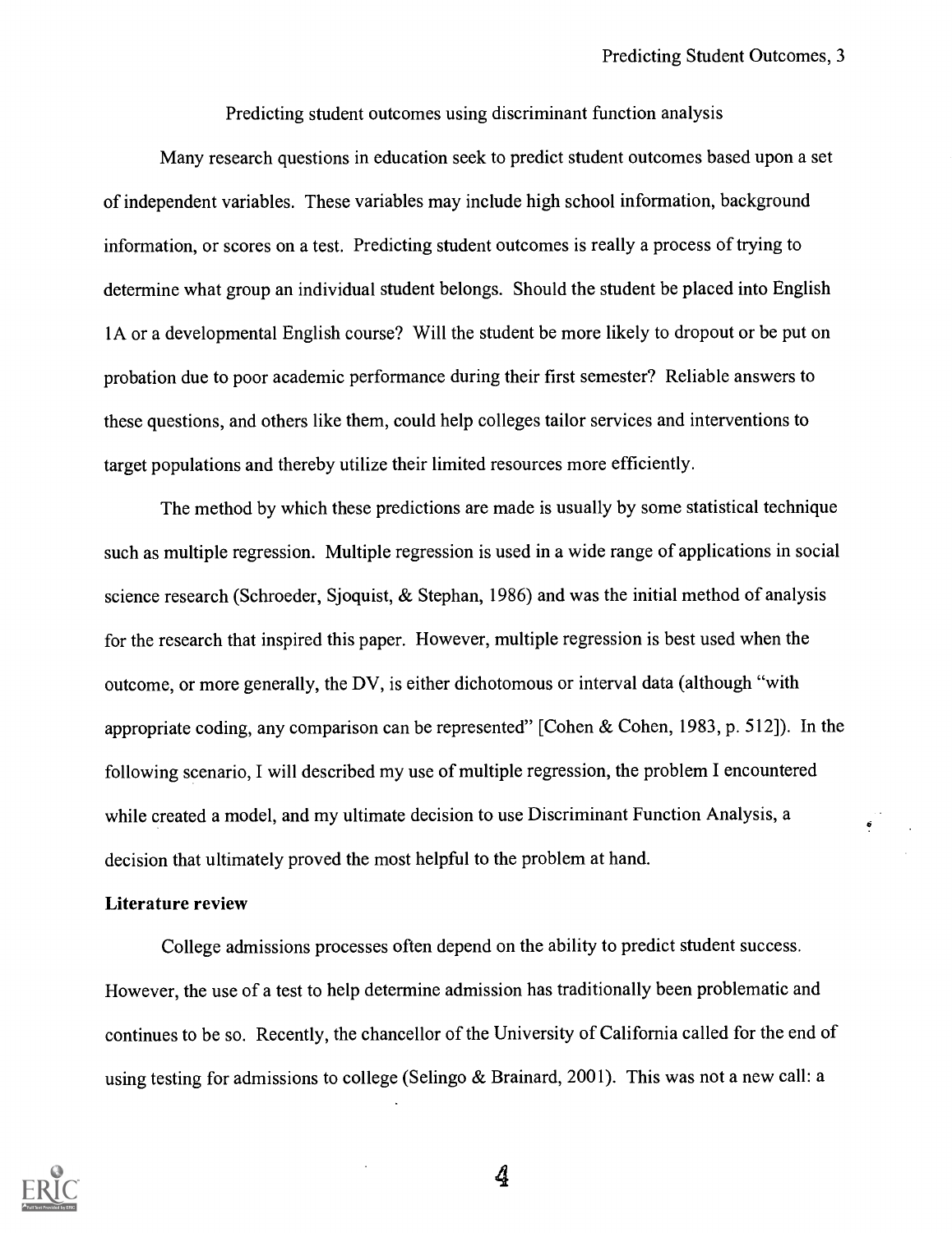plethora of research has shown that standardized tests do not predict success equally well for all groups (Cleary, Humphreys, Kendirick, & Wesman, 1975; Melnick, 1975; Nettles, Thoeny, & Gosman, 1986; Tracey & Sedlacek, 1985) and that standardized tests do not measure what they claim to measure (Riehl, 1994; Sturm & Guinier, 2001). In a recent issue of Boston Review (2001), Susan Sturm and Lani Guiner attack the use of standardized tests in defense of affirmative action, stating:

[W]e dispute the notion that merit is identical to performance on standardized tests. Such tests do not fulfill their stated function. They do not reliably identify those applicants who will succeed in college or later in life, nor do they consistently predict those who are most likely to perform well in the jobs they will  $occupy (p. 4)$ .

As an alternative to standardized tests, Strum and Guiner suggest the use of multiple measures as a better way of deciding entry into law school.

Often, colleges may rely on two tests as a means of using multiple criteria, but if the two tests are highly correlated with each other, there is needless duplication in measuring the same aspect of a construct (Anastasi, 1982). Because the use of standardized tests has been shown to be problematic, multiple selection methods are being used to predict student success (Ebmeir & Schmulbach, 1989). The use of using multiple measures is called triangulation, the goal of which is to "strengthen the validity of the overall findings through congruence and/or complementarity of the results of each method" (Greene & McClintock, 1985, p. 524). This method is used extensively in education for admissions (Markert & Monke, 1990; McNabb, 1990) and involves using a variety of techniques simultaneously to measure a student's knowledge, skills, and values (Ewell, 1987).

Colleges can benefit from combining cognitive and noncognitive variables in predicting student academic success (Young & Sowa, 1992). Because the essence of triangulation is to

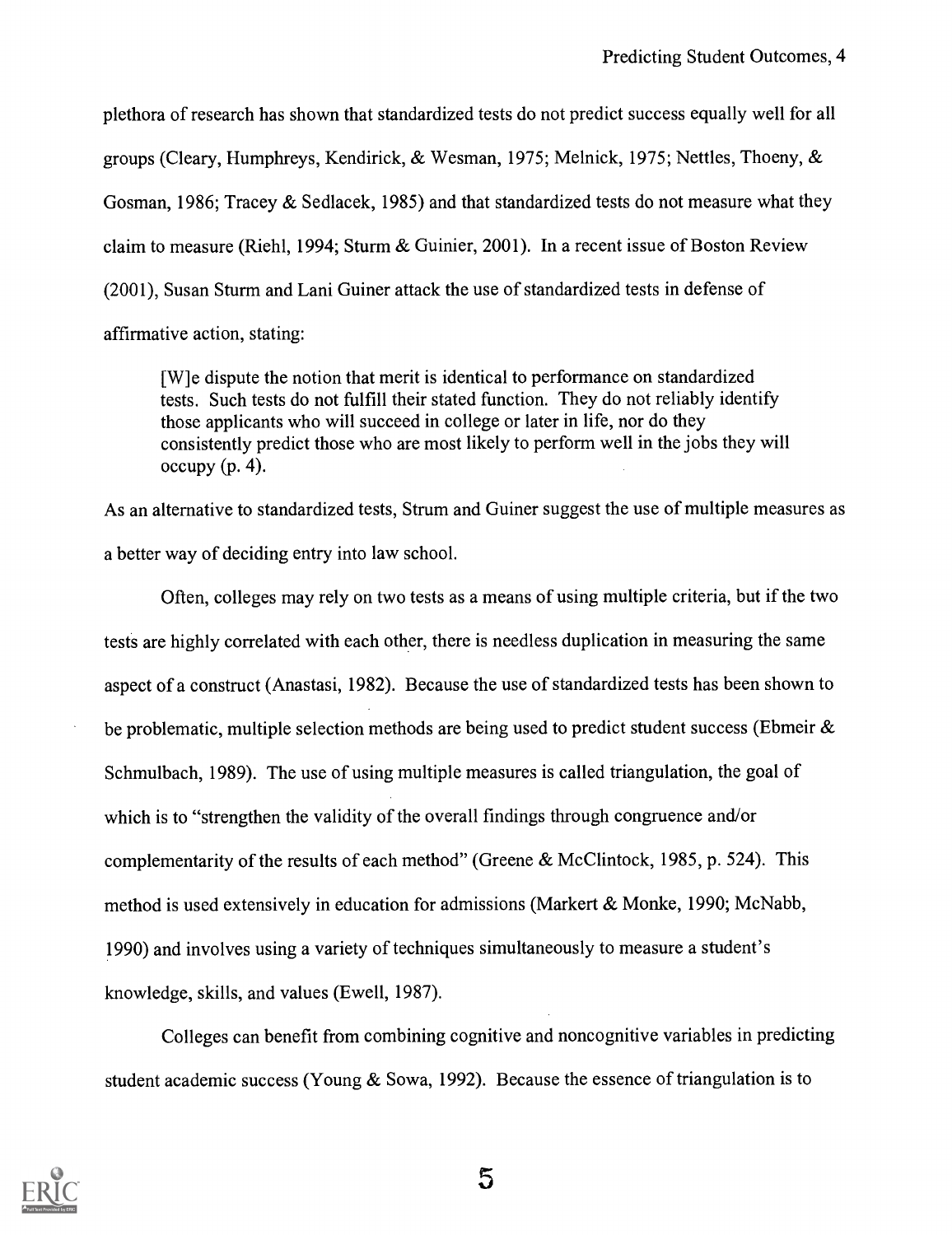measure the same construct in independent ways (Greene & McClintock, 1985), the more nonrelated information gathered, the better the prediction. Triangulation can also minimize or decrease the bias inherent in any particular method by counterbalancing another method and the biases inherent in the other method (Mathison, 1988). For instance, most researchers rely heavily on survey research; however, the assumptions of survey research (e.g., the survey asked all the pertinent questions in a format the respondent can understand) are usually never questioned as a study is designed (Stage & Russell, 1992) which may lead to incomplete or inaccurate conclusions.

In the California Community Colleges, the required assessment process dictates the use of multiple measures in placing students into courses. Though the use of a test as one of the multiple measures is highly regulated, the use of multiple measures is not  $-$  unless using another test. Because of this, most multiple measures are chosen based on anecdotal or gut reactions and rarely on statistical evidence. It is the lack of research-based decisions for using multiple measures that inspired this research.

#### Collecting data and building a model

Many colleges collect more data than they use for analysis on a regular basis. Some examples of data captured from students as a part of assessment include:

- 
- 
- 
- English as the primary language vectors of Vears since last math class  $\bullet$
- 
- 
- 
- $\bullet$
- $\bullet$
- $\bullet$
- $\bullet$
- Grade in last English course Parent's education
- Age High school GPA
- Ethnicity **Highest level of math**
- Sex Grade in last math class
	-
- Disability **Time of attendance**
- Admission status **Constanting Constanting Constanting Constanting Constanting Constanting Constanting Constanting Constanting Constanting Constanting Constanting Constanting Constanting Constanting Constanting Constanting**
- Veteran status Work hours planned
	- High school education **Education Contains Educational goal**
	- Highest degree earned **Definite major choice**
	- Years out of high school **IMPO** Importance of college to self
	- Years of high school English Importance of college to others
		-

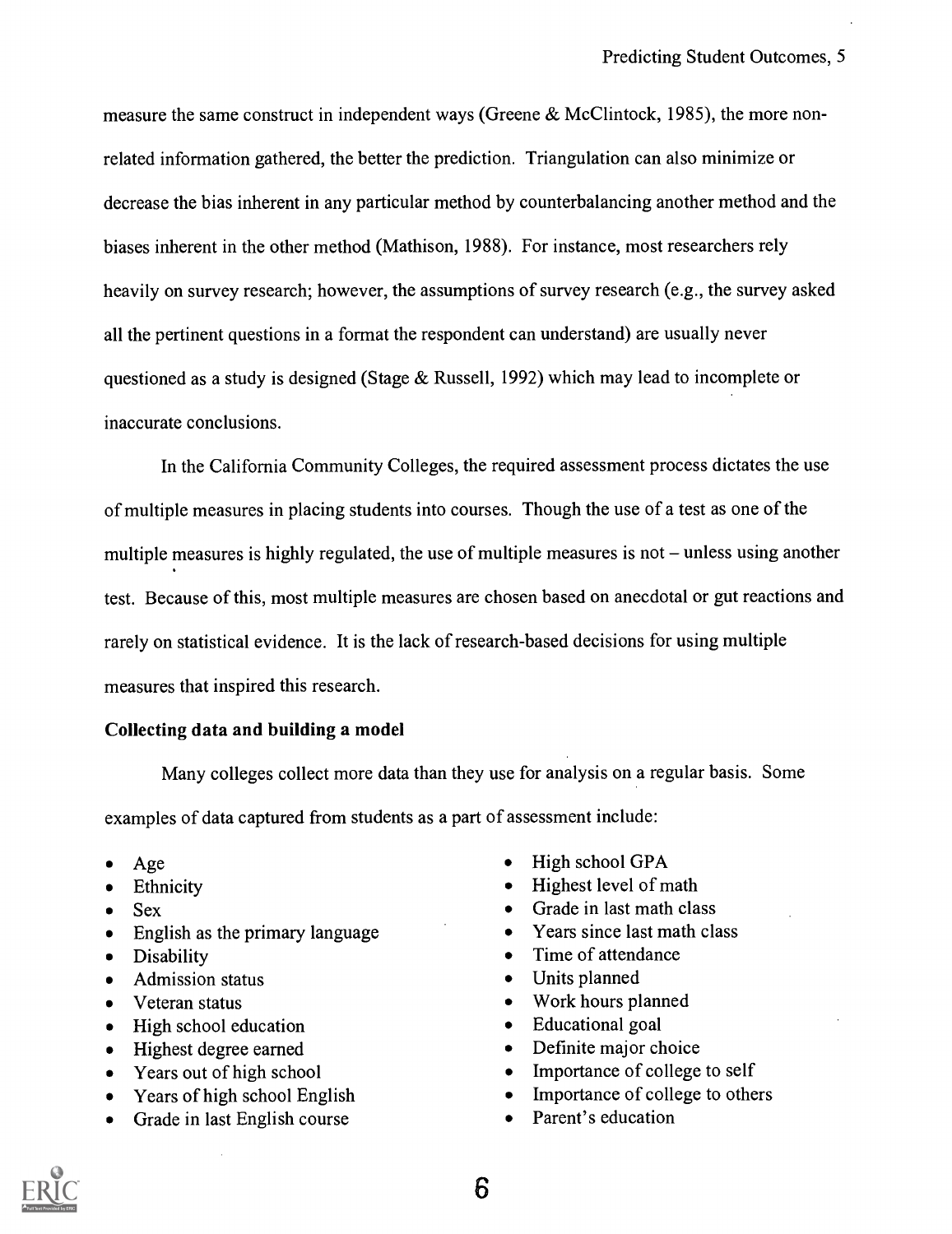Many of these variables are based on research regarding student success and persistence (Nora & Rendon, 1990; Nettles et al., 1986). Though the use of these variables is seldom questioned, how to use them for prediction often is. In the California Community Colleges, assessment of students to help place them in their first semester courses is highly regulated. Part of that regulation is the requirement to use multiple measures, but how to use the measures and which measures to use is left to the discretion of individual colleges (California Community Colleges, 1998). In addition, if a test is used, it must meet strict requirements regarding validation; the overall placement process, too, must meet validation requirements. However, no requirement regarding the validation of multiple measures exists. This leads to the highly subjective use of multiple measures for placement as well as the common practice of collecting more data than is used for analysis.

Faced with this same dilemma, the initial purpose of this research was to utilize these data for placement. The intention was to build a model so that placement could be predicted using all these variables. To that end, I started to build a model using multiple regression. The initial model used these variables to predict success in three levels of English courses: college level (English 1A) and two levels below college level (English 1B and English 1C, respectively).

The use of multiple regression to build a model to predict future behavior has been utilized in education for a multitude of studies (Schroeder et al., 1986). The use of multiple regression for building a model is obvious: the computer output<sup>1</sup> includes both the standardized and unstandardized coefficients. The standardized coefficients give the relative importance of each variable while the unstandardized coefficients allows the creation of a model based on the coefficients. In addition, multiple regression handles the use of dichotomous dependent

<sup>&</sup>lt;sup>1</sup> SPSS for Windows (Version 10.0.5) was used in these analyses.

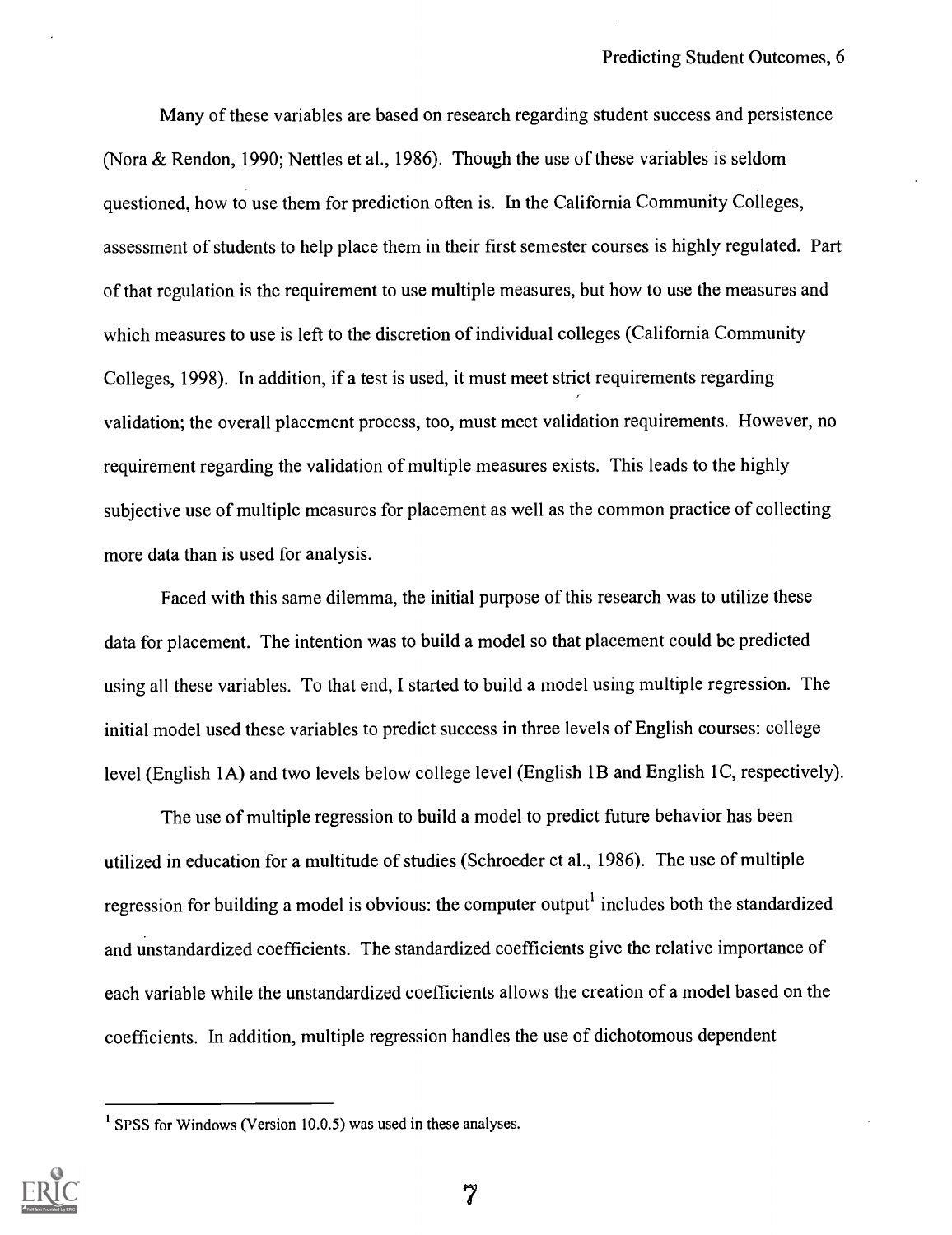variables effectively (Cohen & Cohen, 1983), as is the case in this research, specifically, success  $(A, B, C, or CR)$  or nonsuccess  $(D, F, I, or W)$ .

Because of the large number of variables and the fact that there was no unified theory dictating the use of particular variables (Schroeder et al., 1986; Tabachnick & Fidell, 1989), the stepwise method of multiple regression was used for analysis. The resulting models for each of the courses are presented below in Table 1.

#### Insert Table 1 about here

Utilizing the unstandardized coefficients, I was able to build a model for predicting success in these three levels of English.

In preparing the report, however, I came upon a problem with this method of model building. Though the rationale and technique were acceptable, these models could not be used for placement. Why? Because the models were built to predict success in each course, not to predict which the course each student belonged. An example might help explain this shortcoming. If these models were going to be used to place students in an English course, which set of variables would be used? If the English course in which the student was to enroll was know, the various variables for that model could be employed to predict success in that course. Without knowing into which course the student was to enroll, these models were useless.

#### Discriminant Function Analysis

This led me to investigate the use of Discriminant Function Analysis to answer this question. Discriminant function analysis is a statistical technique used for classifying observations (Klecka, 1980). Some examples of research using this technique include predicting success in academic programs, identifying variables that to determine voting behavior, determining authorship of papers, or determining outcomes of terrorist hostage situations –

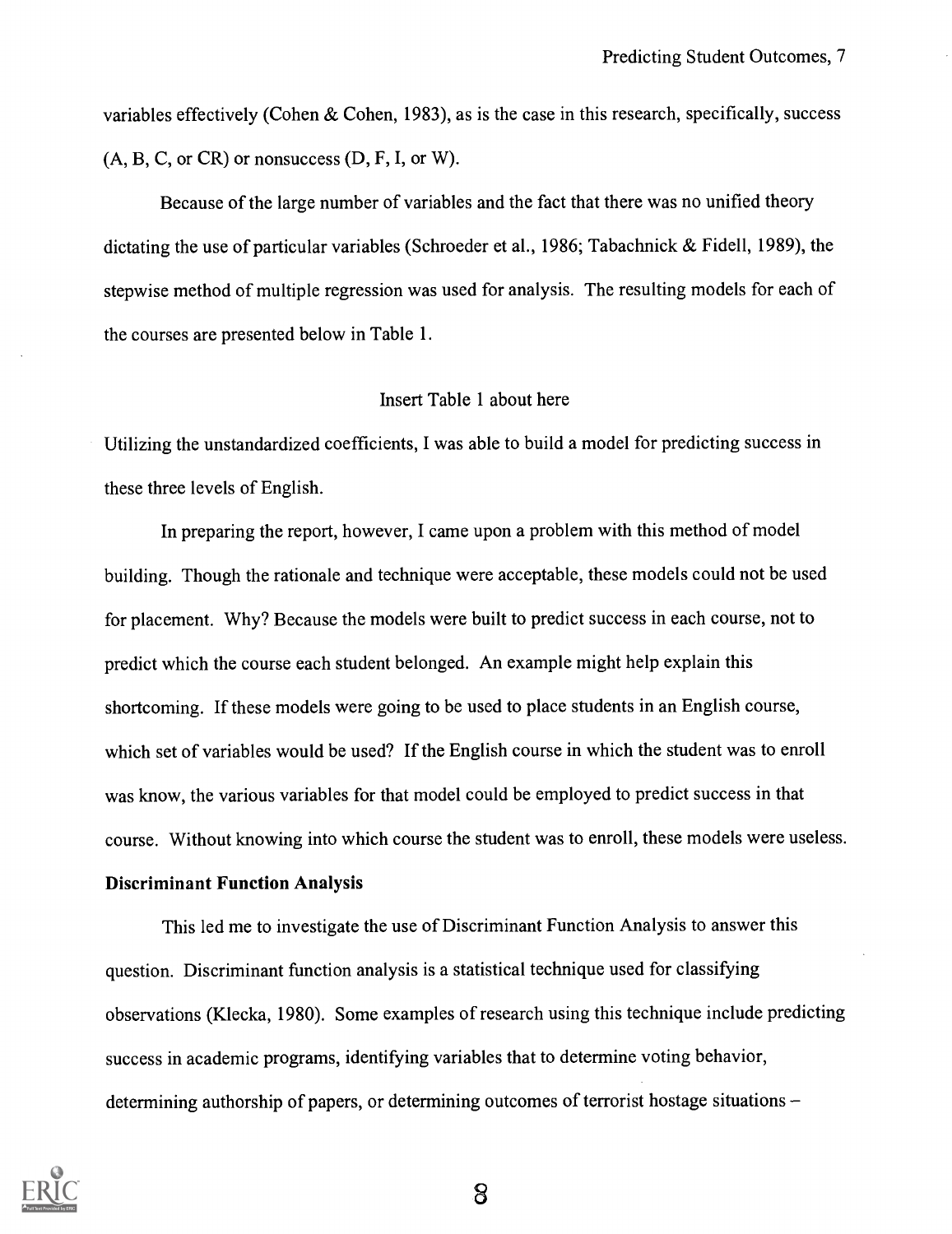discriminant function analysis can be used in all of these examples (Klecka, 1980; Mosteller & Wallace, 1964).

As with any statistical technique, the proper use of the test requires that assumptions underlying the technique be observed (Klecka, 1980; Tabachnick & Fidell, 1989). The independent variables need to be interval while the dependent variable, the groups into which observations are classified, need to be nominal. Multivariate normality is assumed, but discriminant function analysis is robust to violations due to skewness rather than outliers (Tabachnick & Fidell, 1989). Discriminant function analysis does, however, include a technique that can be used to identify outliers, Mahalanobis distances, as a built-in option.<sup>2</sup> Homogeneity of variance-covariance matrices is another assumption of discriminant function analysis, but like multivariate normality, discriminant function analysis is robust to violations. Finally, violations of multicollinearity may make the underlying matrix calculations unstable and must be avoided but can be controlled with an option in the program. Generally, violations of these assumptions are conservative; that is, the power of the test is reduced, thereby lessening the chance of finding significance (Klecka, 1980).

Discriminant function analysis produces functions that help define the groups; the maximum number of functions that can be defined is one less than the number of groups. The functions first seek to distinguish the first group from the others, then the second group from the rest, and so on. These are identified by the Eigenvalues on the output. The eigenvalues also show what percent of variance is accounted for with each function. In addition, Wilks lambda tests the significance of each function.

<sup>&</sup>lt;sup>2</sup> The technique for assessing and handling violations of assumptions is beyond the scope of this paper. The reader is directed to consult any of the several current books that deal with using statistical technique with various computer programs such as Tabachnick and Fidell (1995) or Klecka (1980).

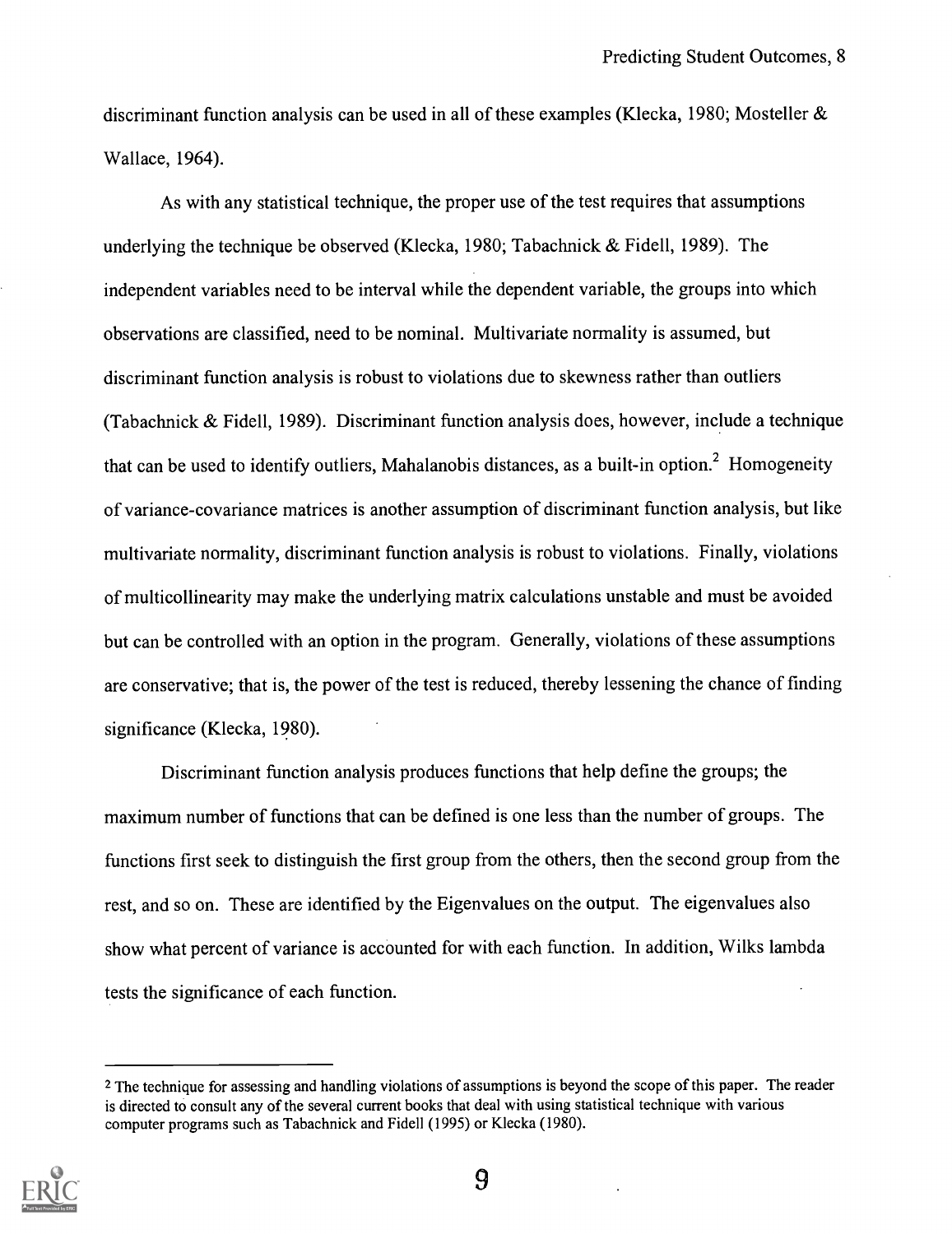For this research, the groups used in this analysis were defined as those who were successful in English 1A, English 1B, and English 1C. When discriminant function analysis was applied to these data to distinguish between these groups, it first identified a function that distinguished English 1A from the other two courses. Next, it identified a function to distinguish between English 1B and English 1C. The eigenvalues in Table 2 show that function 1 accounts for 95.4 percent of the variance while function 2 accounts for only 4.6 percent. The significance of Wilks lambda shows that both functions are statistically significant, so both can help distinguish between groups. However, it is easier to distinguish between English lA and the other two courses than it is to distinguish between English 1B and English 1C.

#### Insert Table 2 about here

One of the benefits of discriminant function analysis is that it produces a classification table, showing where the data were categorized and in which groups they were predicted to be (see Table 3). The table includes the percent of cases correctly classified through the prediction of group membership. Since discriminant function analysis will classify cases into the largest group, a statistic, tau, can be computed showing the proportional reduction of error (PRE) when using the predicted model.

#### Insert Table 3 about here

To compute tau, subtract the percent of the largest group from the percent "correctly classified" as identified at the bottom of the classification table (see Table 3). Then divide this number by the percent of the largest group subtracted from 1. In this example, the percent correctly classified is 62.6% and the percent of the largest group is 55%. The PRE for this

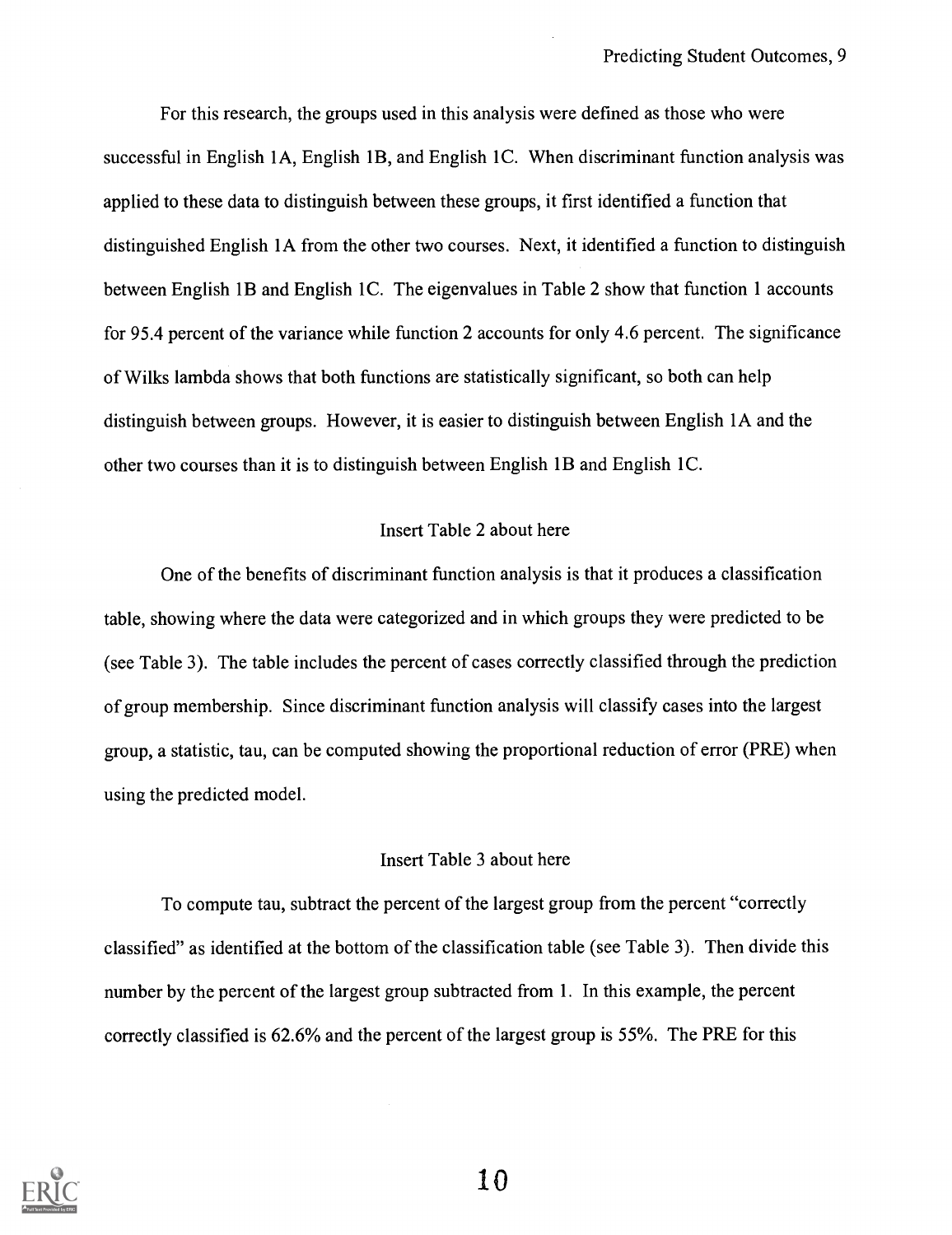research shows that placements based on this model increase by almost 17%, which translates into about 178 students placed more correctly using this method.

Discriminant function analysis output includes both standardized and unstandardized weights. The standardized weights show the relative importance of each variable compared to each other while the unstandardized weights show the relative significance of each variable based on its own scale of measurement. Table 4 below shows the standardized weights for the model. The variable, "Grade in last English class," has the greatest effect for predicting membership into group 1 than another other variable, followed by "Highest math class," though it has an inverse relationship to group membership. For distinguishing group 2 from group 3, the variable "Have a learning disability," is the single strongest predictor for membership in group 2 while the other variables have less significance.

#### Insert Table 4 about here

The structure matrix (Table 5) shows the how all the variables relate to each function at the same time. The output of discriminant function analysis illustrates that all the variables in the model predict group membership to some extent, even though small. Also, each variable contributes some amount to each group at the same time. However, the absolute value of its contribution helps determine to which group each variable belongs.<sup>3</sup> The SPSS output organizes the variables by group, listing the variables that contribute the most to group 1 first, then group 2.

#### Insert Table 5 about here

Despite all the output, I was once again faced with the problem of developing a predictive model based on discriminant function analysis. Upon further investigation, I found that there

<sup>3</sup> The superscripts of "a" denote that those variable were excluded from the final model based on stepwise discriminant function analysis.

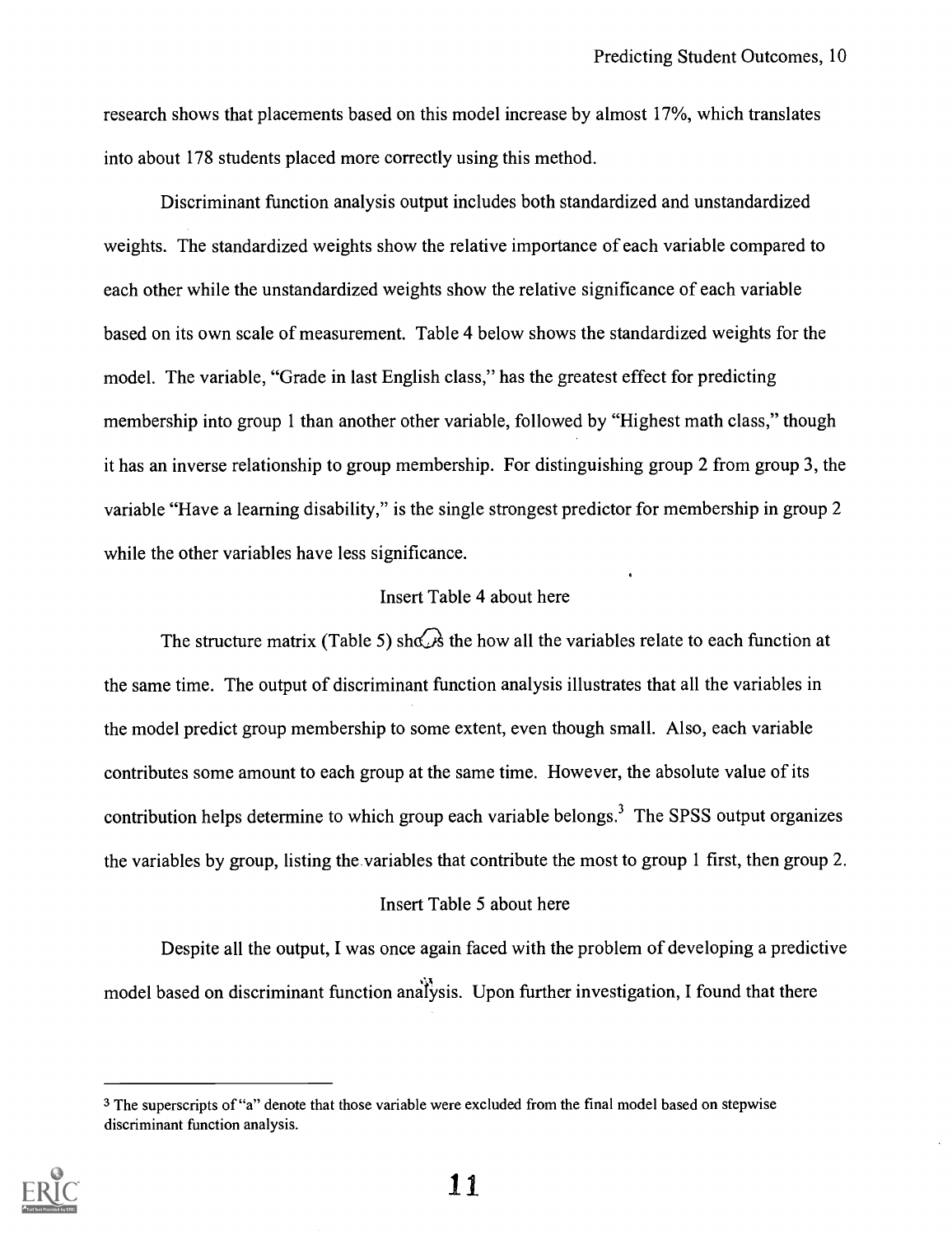were two basic methods of developing prediction. I could either compute variables using matrix algebra, or I could use Fisher's Linear Discriminant Functions.

The use of either method is basically the same. For each group, a function is computed for each case. For these data, three different functions result for each case. Whichever function is largest determines into which group that case is predicted to belong. I decided to use Fisher's Linear Discriminant Functions since the coefficients could be easily produced in the output and because the computation of linear function was easier than using matrix calculations. For each case, the response for each variable in the final model is multiplied by the coefficient produced by Fisher's Linear Discriminant Functions. Then, the products are added, resulting in linear composite for each case. For example, suppose that a student responded to the following questions with the following responses. Looking at Table 6, for group 1, sex would be multiplied by 7.9. Next, "ESL" (English as a Second Language) would be multiplied by 9.906 and so on. Next, each response would be multiplied by the coefficients in the second column and summed and then for the third column. The equations would be, respectively: 165.602, 165.665, 165.25. Since the highest sum is 165.665, the case would be predicted to be in group 2.

#### Insert Table 6 about here

As a check of these figures, I compared the predicted group membership using Fisher's Linear Discriminant Functions with that produced by the SPSS output and found that using this procedure produced the same group membership predictions as determined by SPSS.

#### Summary

The use of discriminant function analysis to classify data can be an extremely useful tool for researchers and college administrators. A plethora of data can be utilized simultaneously to classify cases and the resultant model can be evaluated for usefulness relatively easily. The

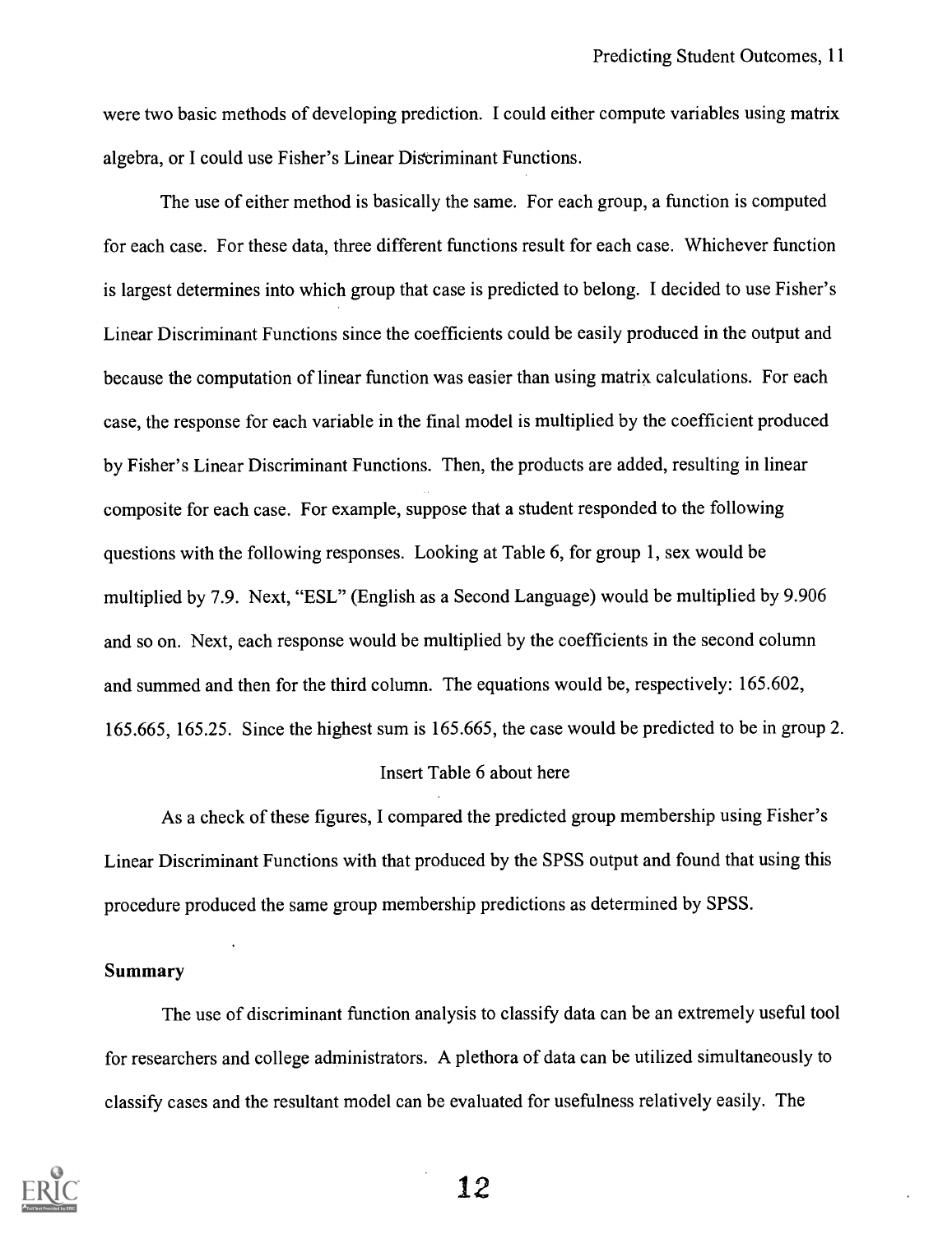ability to develop a predictive model based on the model produced through the discriminant function analysis procedure increases its usefulness substantially. Colleges can utilize this dynamic and powerful procedure to target services and interventions to students who need it most, thereby utilizing their resources more effectively.

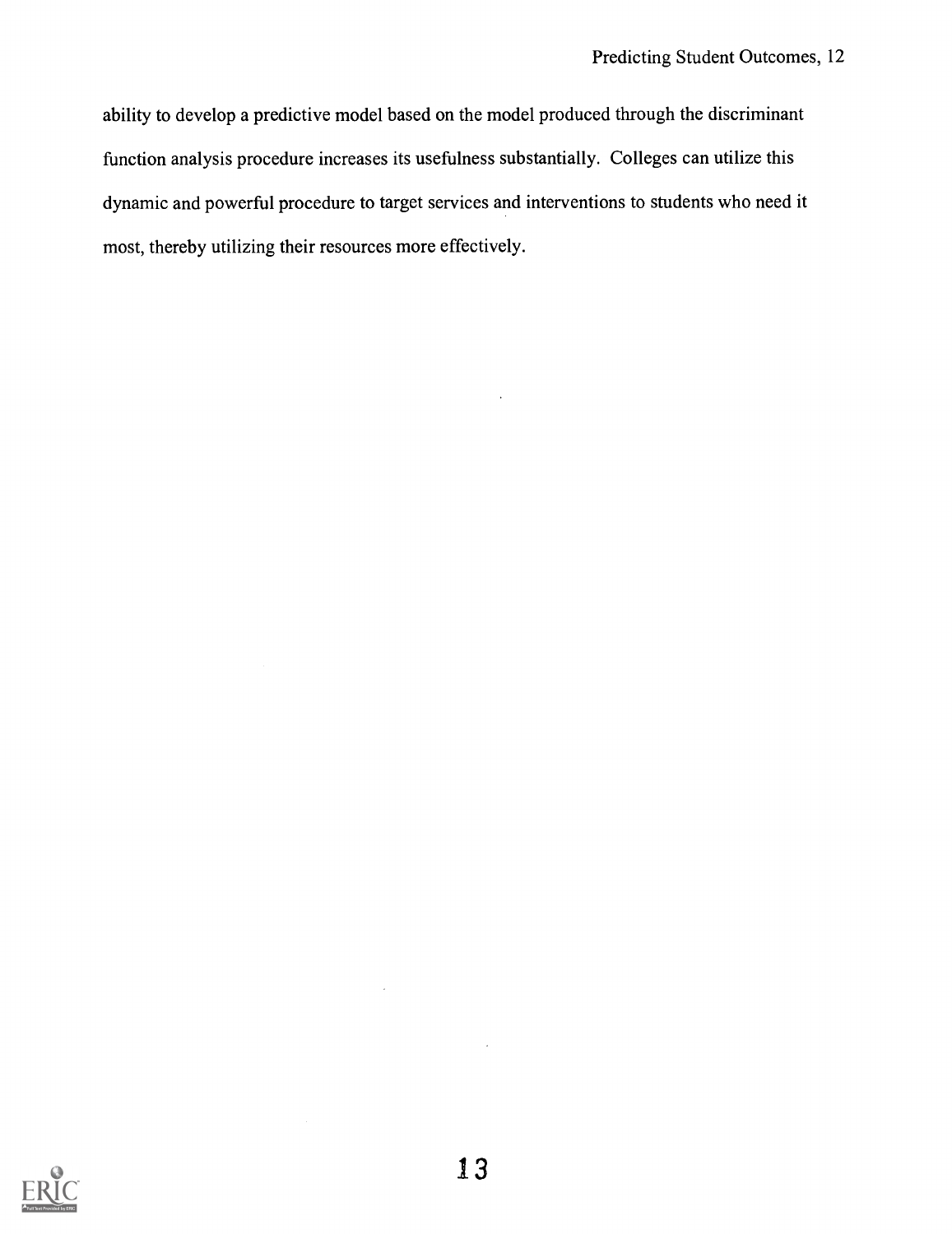#### References

Anastasi, A. (1982). Psychological Testing. New York: Macmillan.

California Community Colleges (1998). Matriculation Regulations. Sacramento:

California Community College Chancellor's Office, Student Services and Special Programs Division.

Cleary, T. A., Humphreys, C., Kendirick, S. A., & Wesman, A. (1975). Educational uses of tests with disadvantaged students. American Psychologist, 30, 15-41.

Cohen, J., & Cohen, P. (1983). Applied multiple regression /correlation analysis for the behavioral sciences.  $(2^{nd}$  ed.). Hillsdale, New Jersey: Lawrence Erlbaum Associates.

Ebmeir, H., & Schmulbach, S. (1989). An Examination of the selection practices used in the talent search program. Gifted Child Quarterly, 33, 134-141.

Ewell, P.T. In Diane F. Halpern (Ed.), Student outcomes assessment: what institutions stand to gain (pp. 9-24). New Directions in Higher Education, No. 59. Vol. XV, number 3. San Francisco: Josey-Bass.

Greene, J., & McClintock, C. (1985). Triangulation in evaluation: design and analysis issues. Evaluation Review, 9, 523-545.

Klecka, W. R. (1980). Discriminant analysis. Beverly Hills: Sage.

Markert, L.F., & Monke, R.H. (1990). Changes in counselor education admissions

criteria. Counselor Education and Supervision, 30, 48-57.

Mathison, S. (1988). Why triangulate? Educational Researcher, 17, 13-17.

McNabb, S.L. (1990). The uses of "inaccurate" data: a methodological critique and

applications of Alaska Native data. American Anthropologist, 92, 116-129.

Melnick, M. (1975). Testing the disadvantaged. American Psychologist, 30, 944-945.

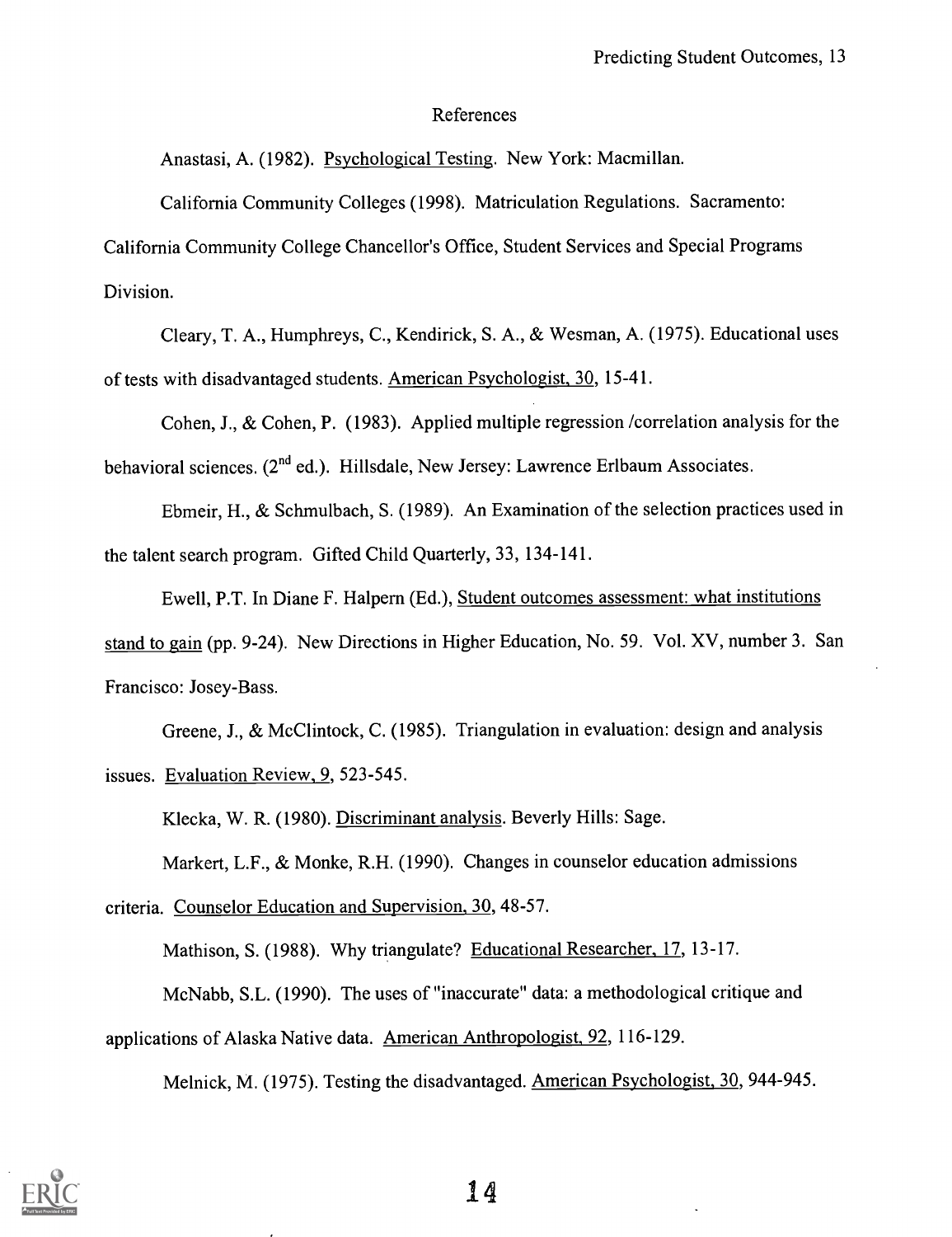Mosteller, F., & Wallace, D. L. (1964). Inference and disputed authorship: The Federalist. Reading, MA: Addison-Wesley.

Nettles, M. T., Thoeny, A. R., & Gosman, E. J. (1986). Comparative and predictive analyses of black and white students' college achievement and experiences. Journal of Higher Education, 57(3), 289-318.

Nora, A., & Rendon, L. I. (1990). Determinants of predisposition to transfer among community college students. Research in Higher Education, 31(3), 235-255.

Riehl, R. J. (1994). The academic preparation, aspirations, and first-year performance of first-generation students. College and University, 70(1), 14-19.

Schroeder, L. D., Sjoquist, D. L., & Stephan, P. E. (1986). Understanding regression analysis: an introductory guide. Newbury Park: Sage.

Selingo, J., & Brainard, J. (2001, March 2). Call to eliminate SAT requirement may reshape debate on affirmative action. The Chronicle of Higher Education, pp. A21.

Stage, F.K., & Russell, R.V. (1992). Using method triangulation in college student research. Journal of College Student Development, 33, 485-491.

Sturm, S., & Guinier, L. (2001). The future of affirmative action. Boston Review, December 2000/January 2001, 4-10.

Tabachnick, B. G., & Fidell, L. S. (1989). Using multivariate statistics. (2nd ed.). New York: HarperCollins.

Tracey, T. J., & Sedlacek, W. E. (1985). The relationship of noncognitive variables to academic success: A longitudinal comparison by race. Journal of College Student Personnel, 26, 405-410.

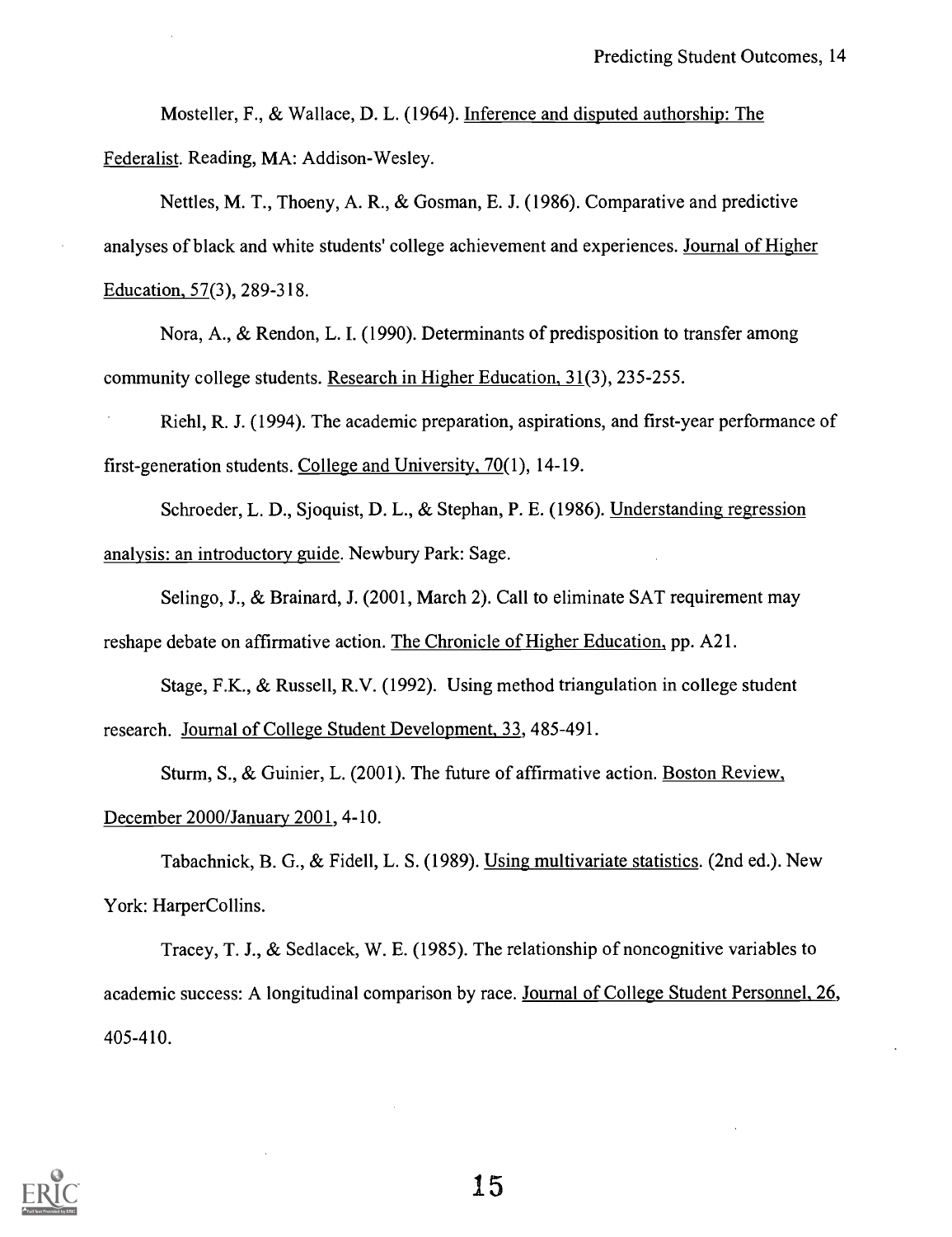Young, B.D., & Sowa, C.J. (1992). Predictors of academic success for Black student

athletes. Journal of College Student Development, 33, 318-324.

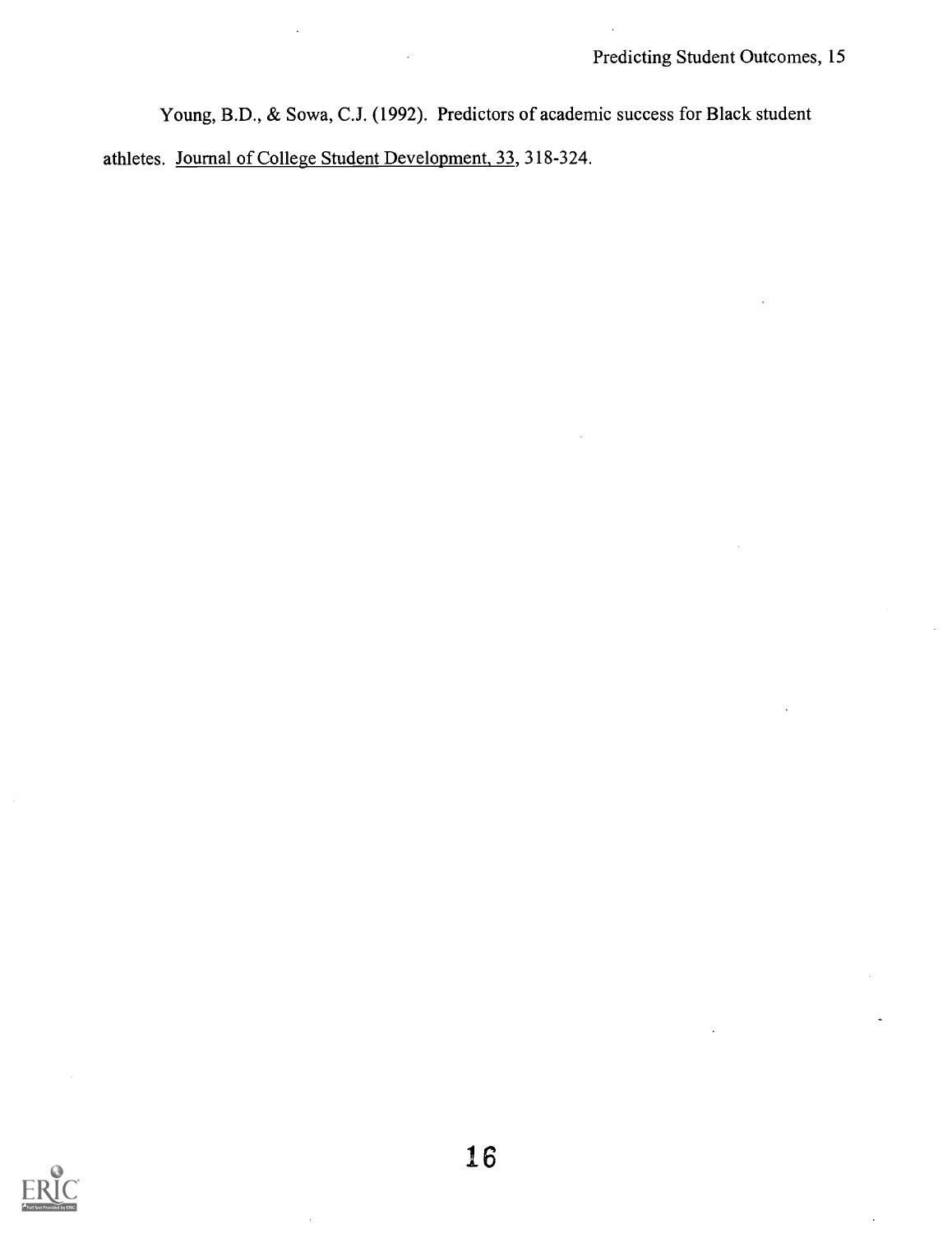J.

 $\ddot{\phantom{0}}$ 

| Course     | Variables in the final equation | <b>Statistics</b>    |
|------------|---------------------------------|----------------------|
| English 1A | High school GPA                 | $R = 267$ , $p < 05$ |
|            | Age                             |                      |
|            | <b>Sex</b>                      |                      |
|            | Grade in last math class        |                      |
|            | Ethnicity                       |                      |
| English 1B | Highest level of math           | $R = 273$ , $p < 05$ |
|            | Grade in last English class     |                      |
|            | Definite major choice           |                      |
|            | Work hours planned              |                      |
| English 1C | Highest level of math           | $R = 603$ , $p < 05$ |

Table 1: Predictive models for English1A, 1B, and 1C

 $\overline{\phantom{a}}$ 

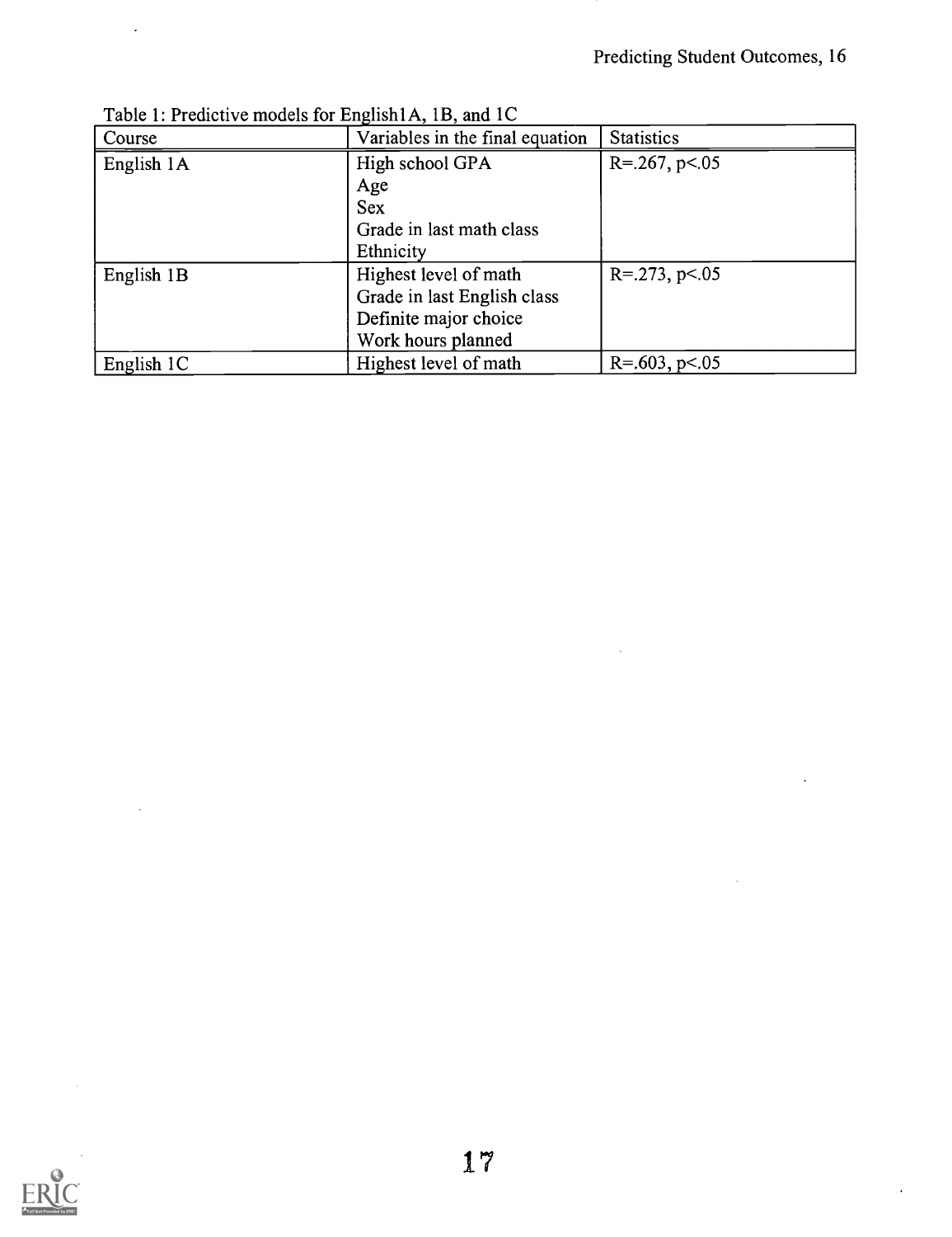Table 2: Eigenvalues for discriminant functions

 $\overline{\phantom{a}}$ 

 $\hat{\boldsymbol{\beta}}$ 

| Function | Eigenvalue | % of Variance | Cumulative % | al Correlation<br>danonical <i>:</i> |
|----------|------------|---------------|--------------|--------------------------------------|
|          | .369       | 95.4<br>Δ     | 95.4         | 510<br>.                             |
|          | .018       | 4.O           | 100.0        | .132                                 |

a First 2 canonical discriminant functions were used in the analysis.

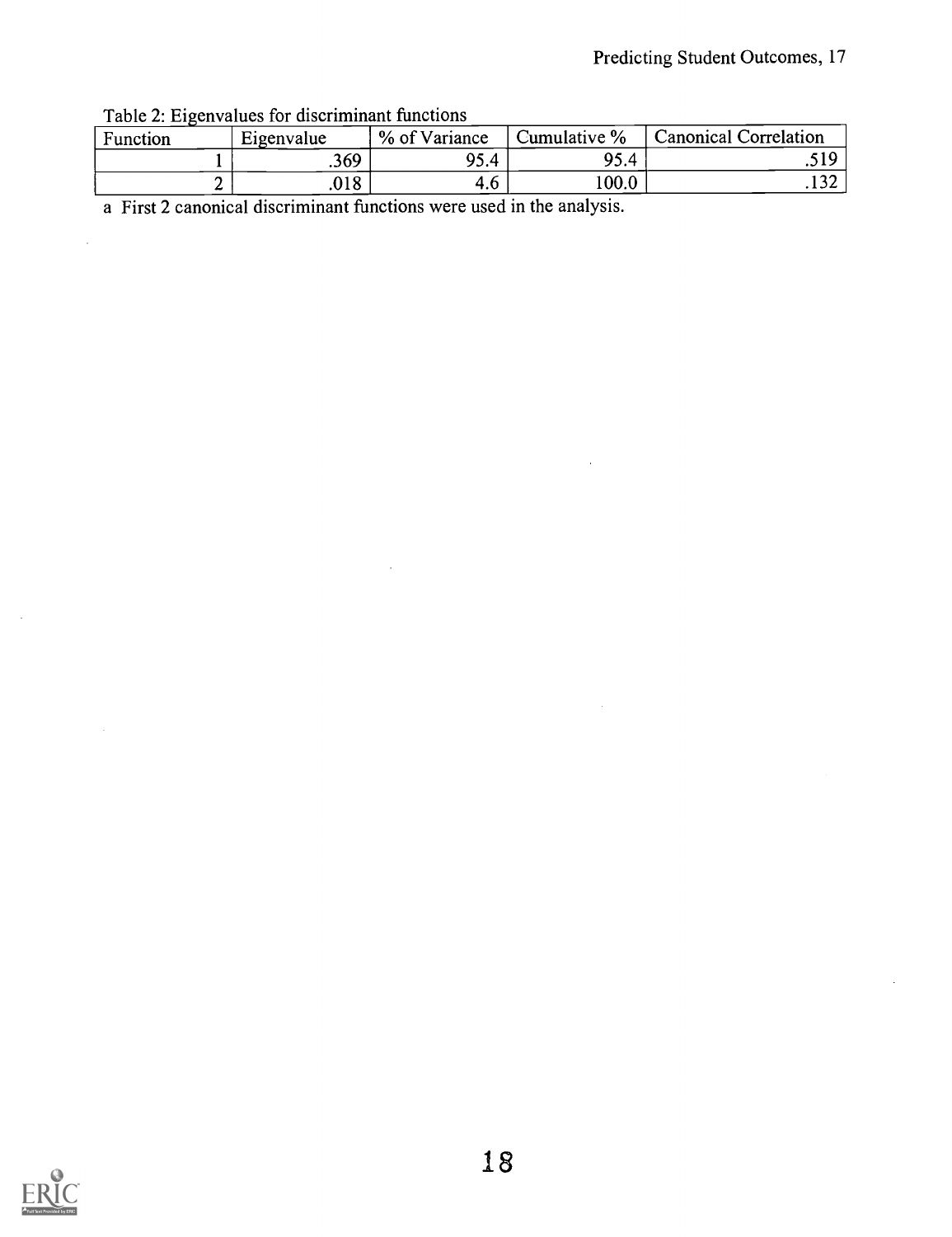$\bar{z}$ 

|          |       |                              | Predicted Group Membership |      |      | Total |
|----------|-------|------------------------------|----------------------------|------|------|-------|
|          |       | Success in<br>English $1A$ , | 1.00                       | 2.00 | 3.00 |       |
| Original | Count | 1B, or $1C$<br>English 1A    | 182                        | 155  |      | 341   |
|          |       | English 1B                   | 119                        | 450  | 8    | 587   |
|          |       | English 1C                   |                            | 94   | 26   | 123   |
|          |       | Ungrouped<br>cases           | 123                        | 435  | 52   | 610   |
|          | %     | English 1A                   | 53.4                       | 45.5 | 1.2  | 100.0 |
|          |       | English 1B                   | 20.3                       | 76.7 | 3.1  | 100.0 |
|          |       | English 1C                   | 2.4                        | 76.4 | 21.1 | 100.0 |
|          |       | Ungrouped                    | 20.2                       | 71.3 | 8.5  | 100.0 |
|          |       | cases                        |                            |      |      |       |

### Table3: Classification Results

 $\sim$   $\sim$ 

a 62.6% of original grouped cases correctly classified.



 $\ddot{\phantom{a}}$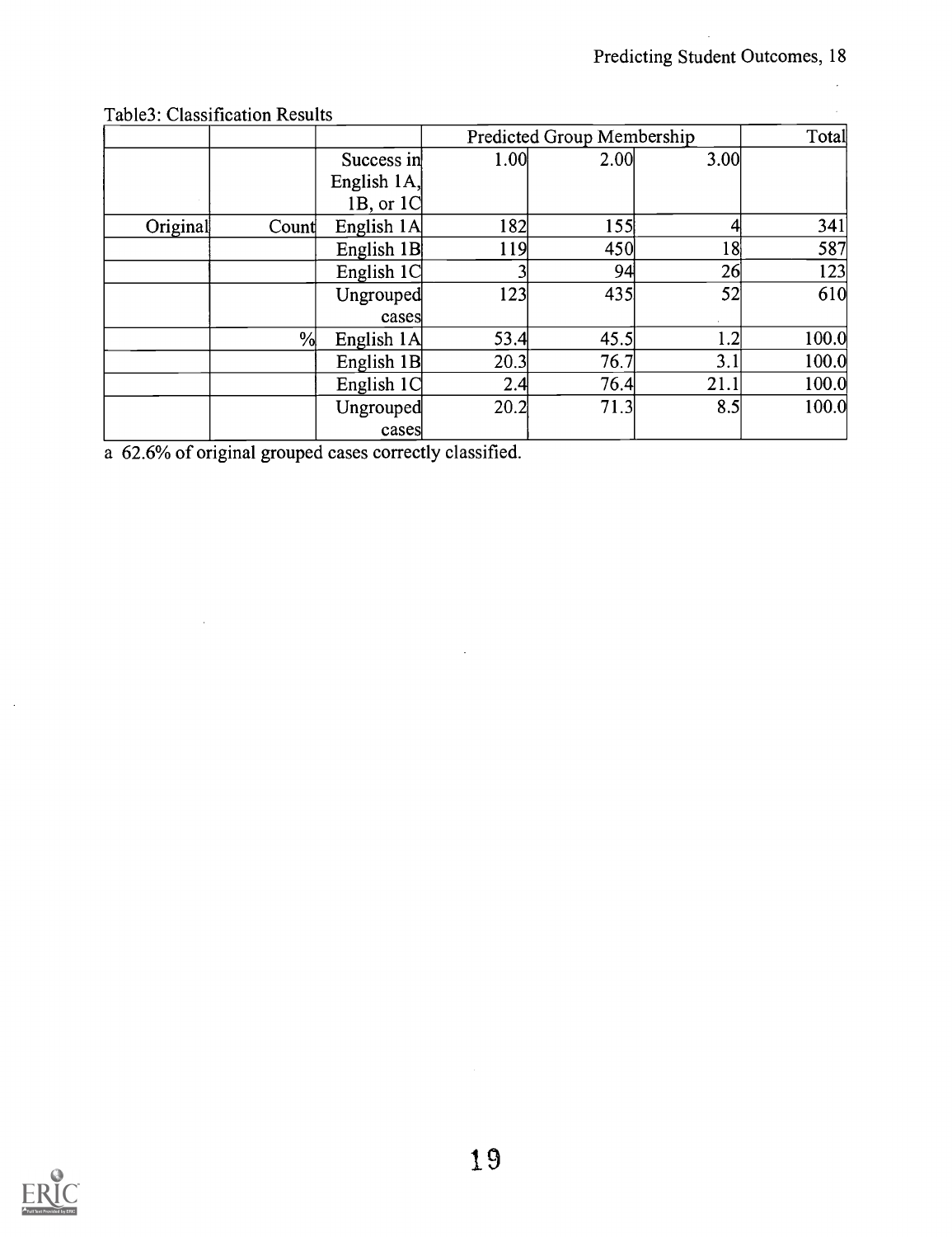|                             | Function 1 | Function 2 |  |
|-----------------------------|------------|------------|--|
| Sex                         | .209       | .284       |  |
| English primary language    | .305       | .167       |  |
| Have learning disability    | $-.204$    | .831       |  |
| <b>Admission status</b>     | $-.269$    | $-.133$    |  |
| Grade in last English class | .686       | $-274$     |  |
| Highest math class          | $-.432$    | $-.242$    |  |
| Grade in last math class    | .227       | .287       |  |
| Educational goal            | $-.267$    | $-.037$    |  |

Table 4: Standardized Canonical Discriminant Function Coefficients

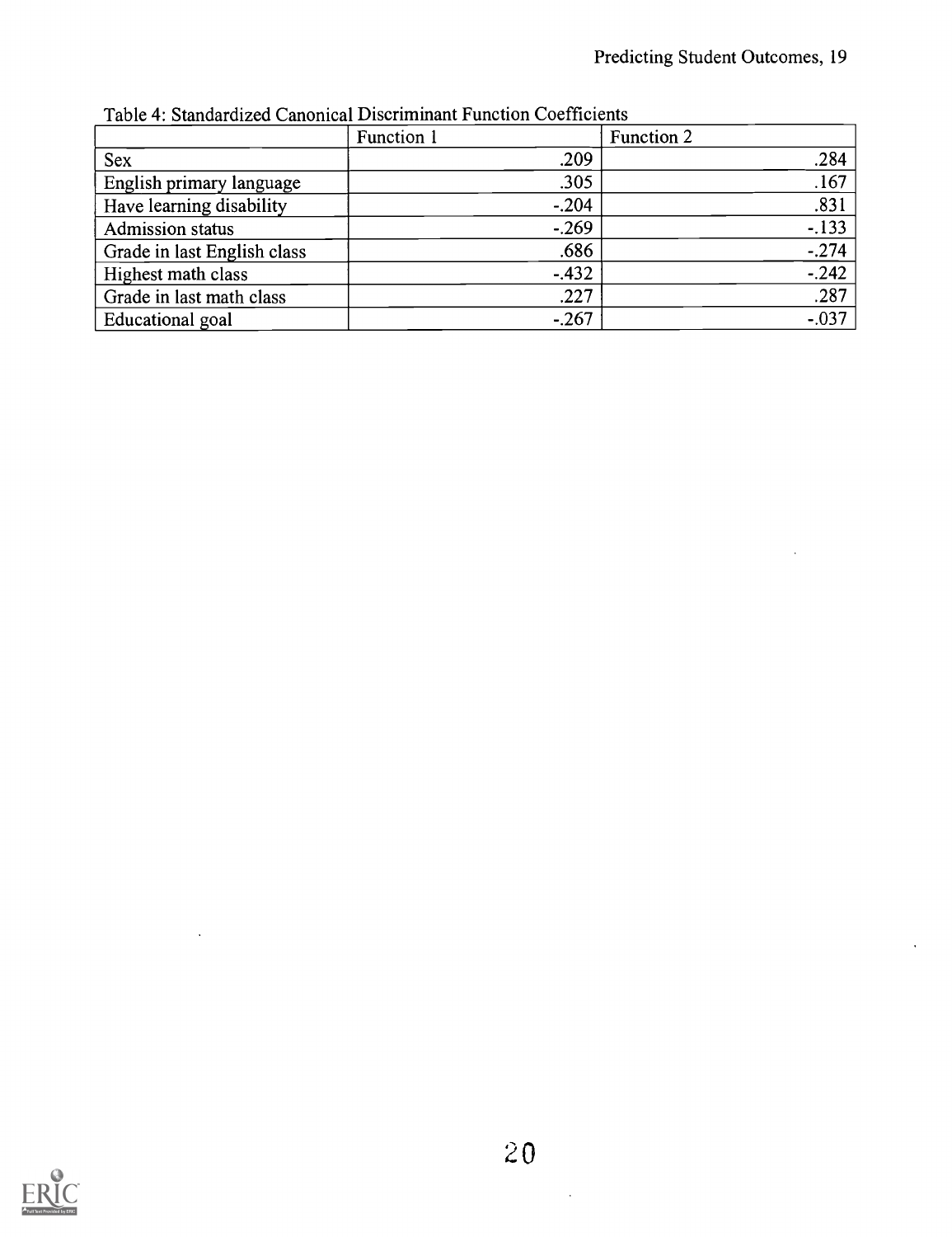|                                              | Function 1 | Function 2 |  |
|----------------------------------------------|------------|------------|--|
| Grade in last English class                  | .675       | $-.211$    |  |
| Highest math class                           | $-.542$    | $-.192$    |  |
| $HS$ GPA <sup>a</sup>                        | .419       | .058       |  |
| Grade in last math class                     | .333       | .270       |  |
| Educational goal                             | $-.266$    | $-0.046$   |  |
| Years since last math class <sup>a</sup>     | .202       | .014       |  |
| English primary language                     | .200       | .154       |  |
| Years out of school <sup>a</sup>             | .183       | .070       |  |
| Units planned <sup>a</sup>                   | $-153$     | $-.034$    |  |
| Agea                                         | .151       | .041       |  |
| Years of HS English <sup>a</sup>             | $-129$     | $-.039$    |  |
| Importance of college to others <sup>a</sup> | $-.107$    | $-0.042$   |  |
| Definite major choice <sup>a</sup>           | .063       | $-.046$    |  |
| Importance of college to self <sup>a</sup>   | $-.054$    | .038       |  |
| Plan to attend <sup>a</sup>                  | .044       | $-.008$    |  |
| Highest college degree <sup>a</sup>          | .033       | .022       |  |
| Veteran <sup>a</sup>                         | .032       | .031       |  |
| HS education <sup>a</sup>                    | .031       | $-.008$    |  |
| Have learning disability                     | $-.168$    | .813       |  |
| $ $ Sex                                      | .133       | .344       |  |
| Admission status                             | $-.126$    | $-132$     |  |
| Mothers education <sup>a</sup>               | .038       | .080       |  |
| Work hours planned <sup>a</sup>              | $-.008$    | $-.063$    |  |
| Fathers education <sup>a</sup>               | $-.004$    | $-.051$    |  |
| Ethnicity <sup>a</sup>                       | $-.009$    | .032       |  |

Table 5: Structure matrix

Pooled within-groups correlations between discriminating variables and standardized canonical discriminant functions

Variables ordered by absolute size of correlation within function.

\* Largest absolute correlation between each variable and any discriminant function

<sup>a</sup> This variable not used in the analysis.



 $21$ 

 $\ddot{\phantom{a}}$ 

 $\ddot{\phantom{a}}$ 

 $\ddot{\phantom{1}}$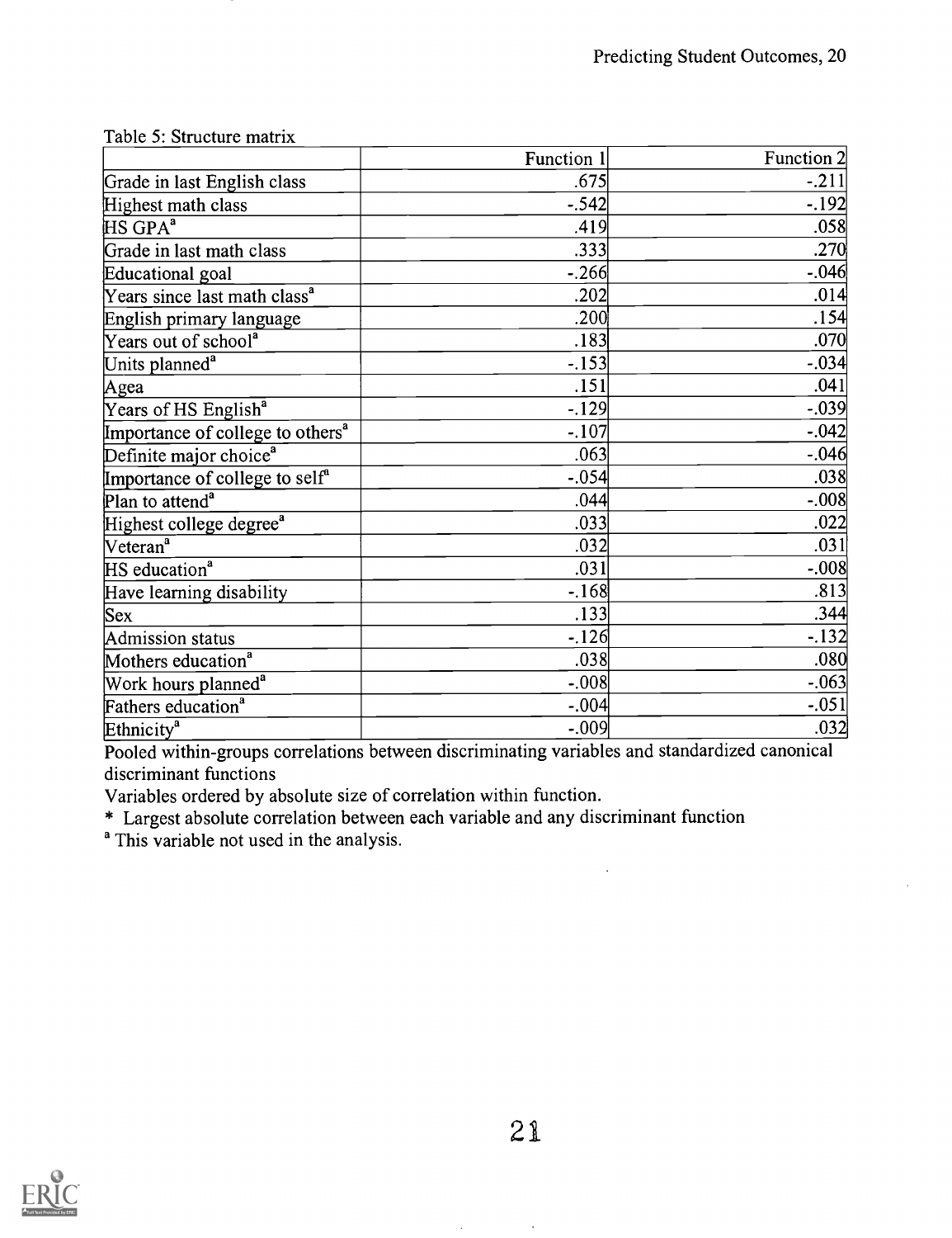|                          |            | Success in English 1A, 1B or 1C |            |
|--------------------------|------------|---------------------------------|------------|
|                          | English 1A | English 1B                      | English 1C |
| Sex                      | 7.900      | 8.427                           | 8.658      |
| English primary          | 9.906      | 10.963                          | 11.817     |
| language                 |            |                                 |            |
| Have learning disability | 124.640    | 124.507                         | 120.248    |
| Admission status         | 1.445      | 1.220                           | 1.031      |
| Grade in last English    | 1.851      | 2.602                           | 3.676      |
| class                    |            |                                 |            |
| Highest math class       | 1.556      | 1.256                           | 1.015      |
| Grade in last math class | 2.155      | 2.450                           | 2.591      |
| Educational goal         | 10.471     | 10.092                          | 9.695      |
| (Constant)               | $-171.858$ | $-171.666$                      | $-166.197$ |

Table 6: Fisher's linear discriminant functions Classification Function Coefficients

Fisher's linear discriminant functions

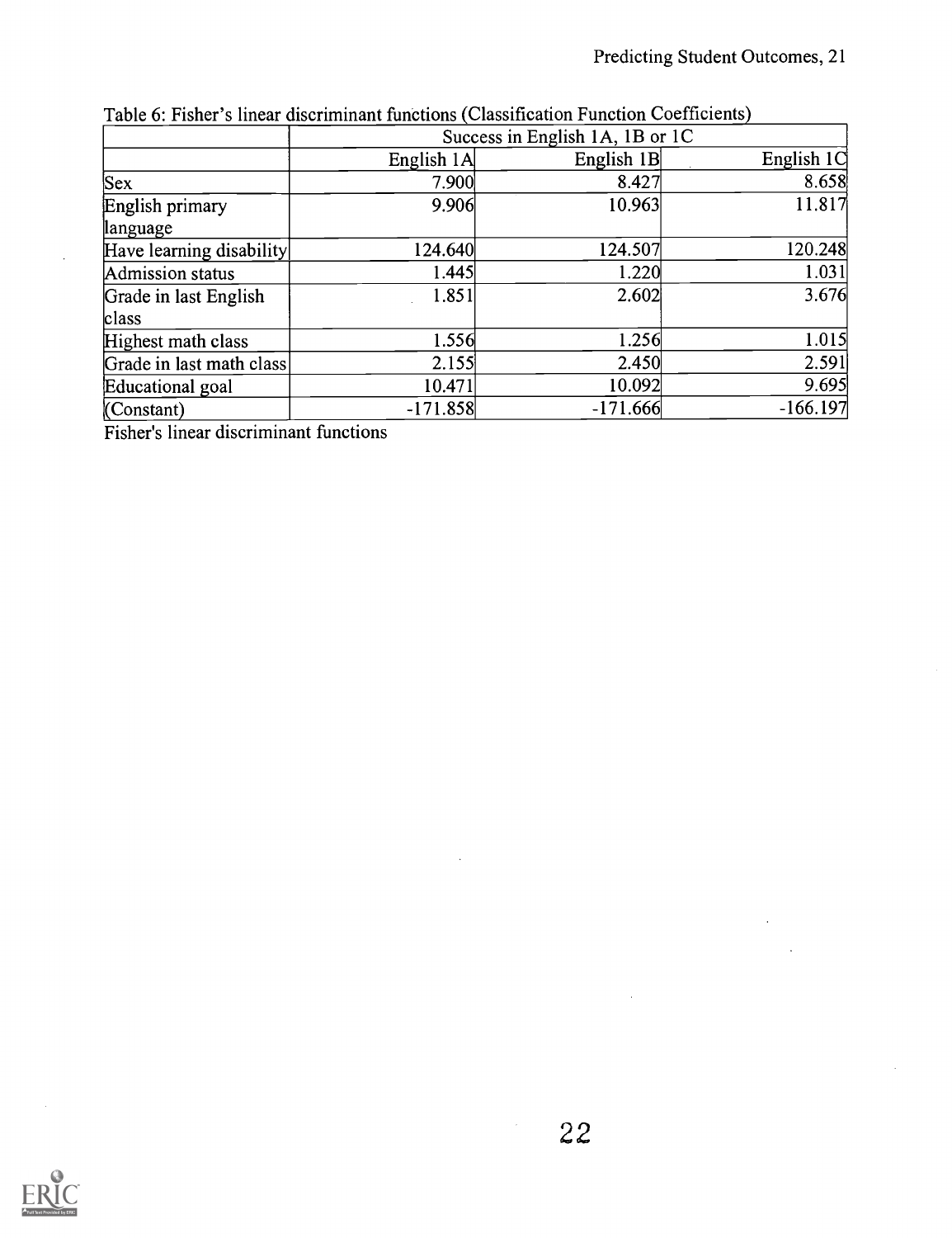

**U.S. Department of Education** 

Office of Educational Research and Improvement (OERI) National Library of Education (NLE) Educational Resources Information Center (ERIC)



# REPRODUCTION RELEASE

(Specific Document)

| I. DOCUMENT IDENTIFICATION:                                    |                                         |
|----------------------------------------------------------------|-----------------------------------------|
| Title: Predicting Student Outcomes Using Discriminant Function |                                         |
| analysis                                                       |                                         |
| Daniel<br>Martinez<br>Author(s):                               |                                         |
| Corporate Source:                                              | <b>Publication Date:</b><br>May 3, 2001 |

### II. REPRODUCTION RELEASE:

In order to disseminate as widely as possible timely and significant materials of interest to the educational community, documents announced in the monthly abstract journal of the ERIC system, Resources in Education (RIE), are usually made available to users in microfiche, reproduced paper copy, and electronic media, and sold through the ERIC Document Reproduction Service (EDRS). Credit is given to the source of each document, and, if reproduction release is granted, one of the following notices is affixed to the document.

If permission is granted to reproduce and disseminate the identified document, please CHECK ONE of the following three options and sign at the bottom of the page.

| or the page.<br>The sample sticker shown below will be                                                                                                                                         | The sample sticker shown below will be<br>affixed to all Level 2A documents                                                                                                                                                                                                                                                                                                                                                                                                                                       | The sample sticker shown below will be<br>affixed to all Level 2B documents                                                                                                         |
|------------------------------------------------------------------------------------------------------------------------------------------------------------------------------------------------|-------------------------------------------------------------------------------------------------------------------------------------------------------------------------------------------------------------------------------------------------------------------------------------------------------------------------------------------------------------------------------------------------------------------------------------------------------------------------------------------------------------------|-------------------------------------------------------------------------------------------------------------------------------------------------------------------------------------|
| affixed to all Level 1 documents<br>PERMISSION TO REPRODUCE AND<br>DISSEMINATE THIS MATERIAL HAS<br><b>BEEN GRANTED BY</b><br>TO THE EDUCATIONAL RESOURCES<br><b>INFORMATION CENTER (ERIC)</b> | PERMISSION TO REPRODUCE AND<br>DISSEMINATE THIS MATERIAL IN<br>MICROFICHE, AND IN ELECTRONIC MEDIA<br>FOR ERIC COLLECTION SUBSCRIBERS ONLY.<br>HAS BEEN GRANTED BY<br>TO THE EDUCATIONAL RESOURCES<br>INFORMATION CENTER (ERIC)                                                                                                                                                                                                                                                                                   | PERMISSION TO REPRODUCE AND<br>DISSEMINATE THIS MATERIAL IN<br><b>MICROFICHE ONLY HAS BEEN GRANTED BY</b><br>TO THE EDUCATIONAL RESOURCES<br><b>INFORMATION CENTER (ERIC)</b><br>2B |
|                                                                                                                                                                                                | 2A                                                                                                                                                                                                                                                                                                                                                                                                                                                                                                                |                                                                                                                                                                                     |
| Level 1                                                                                                                                                                                        | Level 2A                                                                                                                                                                                                                                                                                                                                                                                                                                                                                                          | Level 2B                                                                                                                                                                            |
|                                                                                                                                                                                                |                                                                                                                                                                                                                                                                                                                                                                                                                                                                                                                   |                                                                                                                                                                                     |
| Check here for Level 1 release, permitting<br>reproduction and dissemination in microfiche or other<br>ERIC archival media (e.g., electronic) and paper<br>copy.                               | Check here for Level 2A release, permitting<br>reproduction and dissemination in microfiche and in<br>electronic media for ERIC archival collection<br>subscribers only                                                                                                                                                                                                                                                                                                                                           | Check here for Level 2B release, permitting<br>reproduction and dissemination in microfiche only                                                                                    |
|                                                                                                                                                                                                | Documents will be processed as indicated provided reproduction quality permits.<br>If permission to reproduce is granted, but no box is checked, documents will be processed at Level 1.                                                                                                                                                                                                                                                                                                                          |                                                                                                                                                                                     |
|                                                                                                                                                                                                | I hereby grant to the Educational Resources Information Center (ERIC) nonexclusive permission to reproduce and disseminate this document<br>as indicated above. Reproduction from the ERIC microfiche or electronic media by persons other than ERIC employees and its system<br>contractors requires permission from the copyright holder. Exception is made for non-profit reproduction by libraries and other service agencies<br>to satisfy information needs of educators in response to discrete inquiries. |                                                                                                                                                                                     |
| Signature:<br>Sign<br>here. $\rightarrow$                                                                                                                                                      |                                                                                                                                                                                                                                                                                                                                                                                                                                                                                                                   | Printed Name/Position/Title:<br>r <u>ector</u> , Luati tation                                                                                                                       |
| Organization/Address<br>rlease<br>Community<br>Riverside                                                                                                                                       | istei ct                                                                                                                                                                                                                                                                                                                                                                                                                                                                                                          | 909                                                                                                                                                                                 |
| 04 nolice                                                                                                                                                                                      | E-Mail Address:                                                                                                                                                                                                                                                                                                                                                                                                                                                                                                   | Date:                                                                                                                                                                               |
|                                                                                                                                                                                                |                                                                                                                                                                                                                                                                                                                                                                                                                                                                                                                   | (over)                                                                                                                                                                              |
|                                                                                                                                                                                                |                                                                                                                                                                                                                                                                                                                                                                                                                                                                                                                   |                                                                                                                                                                                     |